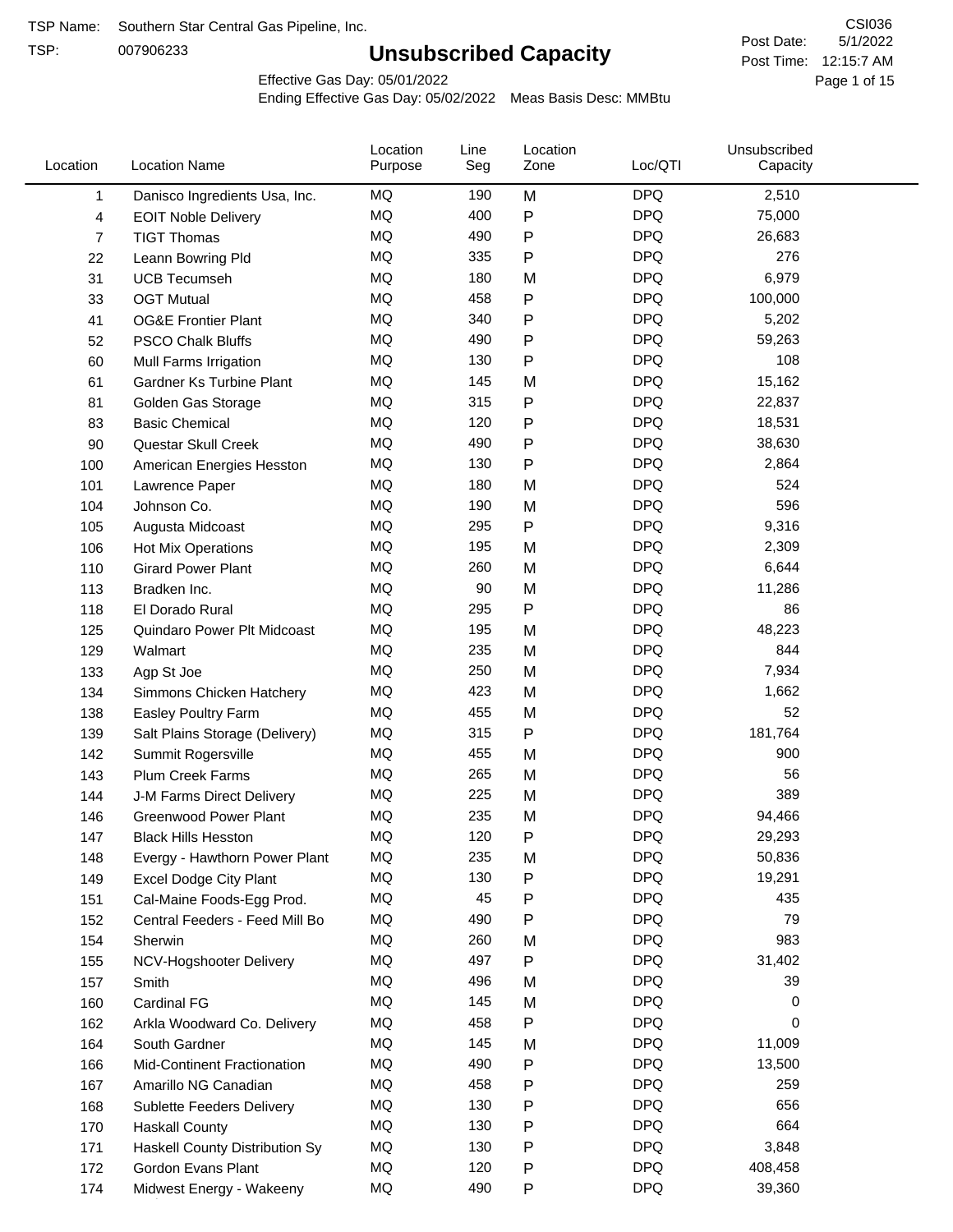TSP:

# **Unsubscribed Capacity**

5/1/2022 Page 2 of 15 Post Time: 12:15:7 AM CSI036 Post Date:

Effective Gas Day: 05/01/2022

| Location | <b>Location Name</b>                  | Location<br>Purpose | Line<br>Seg | Location<br>Zone | Loc/QTI    | Unsubscribed<br>Capacity |  |
|----------|---------------------------------------|---------------------|-------------|------------------|------------|--------------------------|--|
| 175      | <b>Industrial Park</b>                | MQ                  | 455         | M                | <b>DPQ</b> | 18,613                   |  |
| 176      | Uc Flint Oaks Hunt Club               | <b>MQ</b>           | 498         | M                | <b>DPQ</b> | 3                        |  |
| 178      | ONG-Enid                              | MQ                  | 405         | P                | <b>DPQ</b> | 6,050                    |  |
| 179      | <b>ONG-SW Oklahoma City</b>           | MQ                  | 340         | P                | <b>DPQ</b> | 33,833                   |  |
| 180      | <b>Superior Carney</b>                | MQ                  | 390         | Ρ                | <b>DPQ</b> | 12,290                   |  |
| 181      | <b>DCP NW Booster</b>                 | MQ                  | 390         | P                | <b>DPQ</b> | 3,761                    |  |
| 183      | <b>DCP West Edmond</b>                | MQ                  | 400         | P                | <b>DPQ</b> | 2,865                    |  |
| 184      | <b>Constellation NewEnergy -</b>      | MQ                  | 493         | M                | <b>DPQ</b> | 1,847                    |  |
| 185      | <b>Constellation NewEnergy -</b>      | MQ                  | 333         | Ρ                | <b>DPQ</b> | 3,502                    |  |
| 186      | Dennis Langley                        | MQ                  | 190         | M                | <b>DPQ</b> | 239                      |  |
| 189      | Dogwood Energy Power Plant            | MQ                  | 235         | M                | <b>DPQ</b> | 118,246                  |  |
| 193      | <b>KGS Cessna Delivery</b>            | MQ                  | 120         | P                | <b>DPQ</b> | 5,410                    |  |
| 195      | <b>Black Hills Lyons</b>              | <b>MQ</b>           | 45          | P                | <b>DPQ</b> | 4,300                    |  |
| 197      | High Plains Ranch, LLC                | MQ                  | 130         | P                | <b>DPQ</b> | 1,180                    |  |
| 198      | West Drumright                        | <b>MQ</b>           | 390         | P                | <b>DPQ</b> | 3,216                    |  |
| 202      | Evergy - West Gardner                 | <b>MQ</b>           | 145         | M                | <b>DPQ</b> | 96,401                   |  |
| 203      | <b>Black Hills- Southern Terminal</b> | MQ                  | 333         | P                | <b>DPQ</b> | 65                       |  |
| 204      | Welch                                 | MQ                  | 225         | M                | <b>DPQ</b> | 290                      |  |
| 206      | Arma-Girard-Pittsburg                 | MQ                  | 260         | M                | <b>DPQ</b> | 29,402                   |  |
| 207      | Cher-Scam-W. Min-Carona-              | MQ                  | 260         | M                | <b>DPQ</b> | 546                      |  |
| 208      | <b>KGST Alden Interconnect</b>        | MQ                  | 490         | P                | <b>DPQ</b> | 25,000                   |  |
| 501      | Arkansas City                         | <b>MQ</b>           | 333         | M                | <b>DPQ</b> | 16,895                   |  |
| 510      | Clearwater                            | MQ                  | 120         | Ρ                | <b>DPQ</b> | 492                      |  |
| 512      | <b>Conway Springs</b>                 | MQ                  | 120         | P                | <b>DPQ</b> | 1,499                    |  |
| 525      | Harper                                | <b>MQ</b>           | 120         | P                | <b>DPQ</b> | 7,336                    |  |
| 530      | Kiowa                                 | MQ                  | 315         | P                | <b>DPQ</b> | 1,217                    |  |
| 540      | Oxford                                | <b>MQ</b>           | 333         | P                | <b>DPQ</b> | 6,335                    |  |
| 590      | Wellington                            | MQ                  | 333         | Ρ                | <b>DPQ</b> | 14,713                   |  |
| 610      | <b>Ks Prd Domestics</b>               | MQ                  | 120         | P                | <b>DPQ</b> | 82                       |  |
| 620      | Ok Prd Domestics                      | MQ                  | 400         | P                | <b>DPQ</b> | 45                       |  |
| 710      | <b>Ks Mkt Domestics</b>               | <b>MQ</b>           | 90          | M                | <b>DPQ</b> | 961                      |  |
| 720      | Ok Mkt Domestics                      | MQ                  | 225         | M                | <b>DPQ</b> | 44                       |  |
| 730      | Mo Mkt Domestics                      | MQ                  | 455         | M                | <b>DPQ</b> | 8                        |  |
| 904      | Arnett                                | $\sf{MQ}$           | 458         | P                | <b>DPQ</b> | 1,069                    |  |
| 912      | Capron                                | MQ                  | 315         | Ρ                | <b>DPQ</b> | 110                      |  |
| 1103     | Olathe, KS                            | MQ                  | 190         | M                | <b>DPQ</b> | 92                       |  |
| 2008     | Barnsdall                             | MQ                  | 357         | Ρ                | <b>DPQ</b> | 839                      |  |
| 2009     | <b>Bartlesville &amp; Dewey</b>       | MQ                  | 357         | Ρ                | <b>DPQ</b> | 47,112                   |  |
| 2016     | Delaware                              | MQ                  | 497         | Ρ                | <b>DPQ</b> | 224                      |  |
| 2056     | Nowata                                | MQ                  | 497         | Ρ                | <b>DPQ</b> | 7,113                    |  |
| 2064     | Pawhuska                              | MQ                  | 334         | Ρ                | <b>DPQ</b> | 7,755                    |  |
| 2101     | Vinita                                | MQ                  | 225         | M                | <b>DPQ</b> | 7,655                    |  |
| 3504     | Alden                                 | MQ                  | 490         | Ρ                | <b>DPQ</b> | 185                      |  |
| 3508     | Barnard                               | MQ                  | 265         | M                | <b>DPQ</b> | 157                      |  |
| 3512     | Chase                                 | MQ                  | 45          | Ρ                | <b>DPQ</b> | 340                      |  |
| 3520     | Ellsworth                             | MQ                  | 265         | M                | <b>DPQ</b> | 1,692                    |  |
| 3524     | Frederick                             | MQ                  | 265         | M                | <b>DPQ</b> | 60                       |  |
| 3528     | Geneseo                               | MQ                  | 265         | M                | <b>DPQ</b> | 712                      |  |
| 3544     | Kanopolis                             | $\sf{MQ}$           | 265         | M                | <b>DPQ</b> | 457                      |  |
|          |                                       |                     |             |                  |            |                          |  |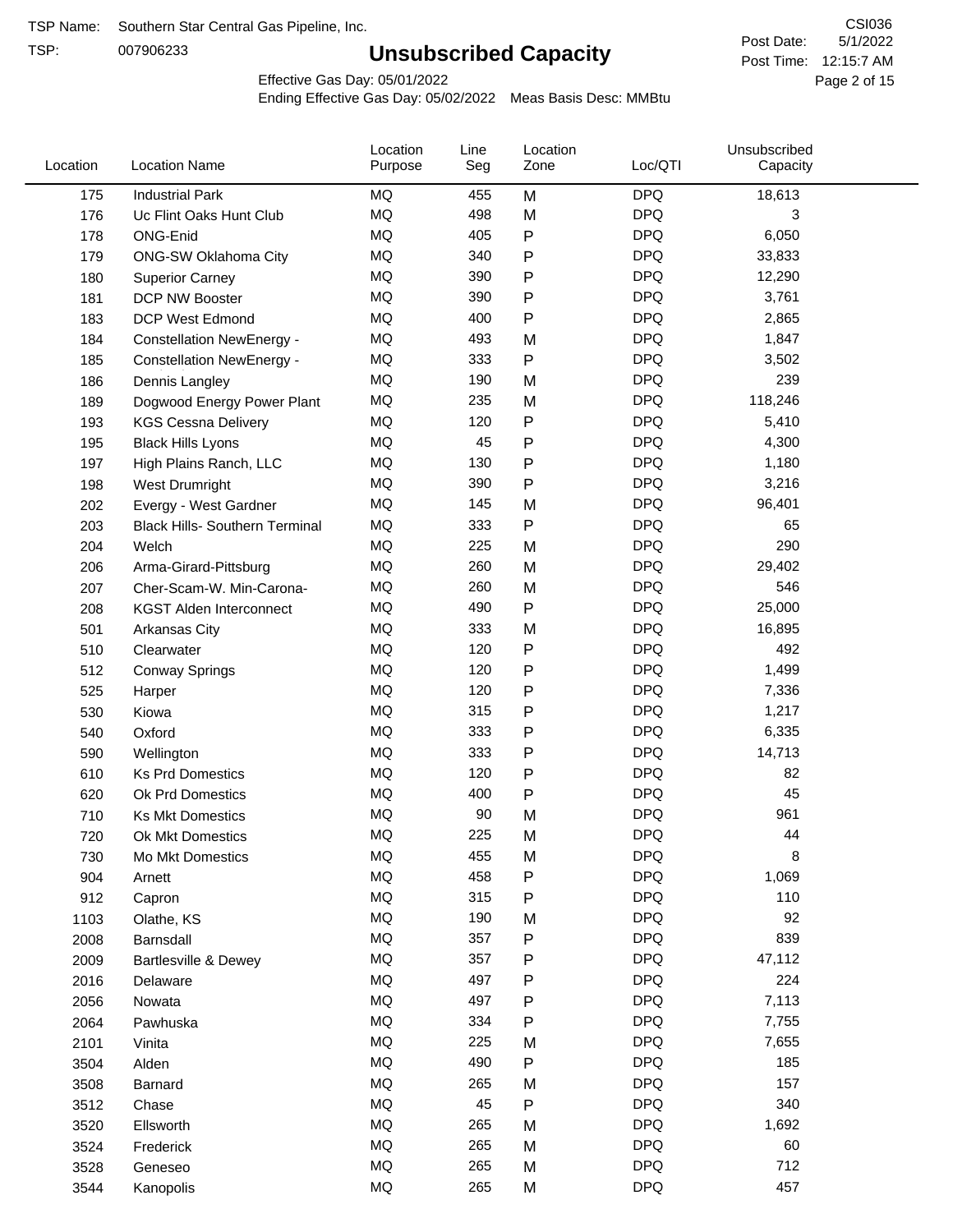TSP: 

# **Unsubscribed Capacity**

5/1/2022 Page 3 of 15 Post Time: 12:15:7 AM CSI036 Post Date:

Effective Gas Day: 05/01/2022

| Location | <b>Location Name</b>      | Location<br>Purpose | Line<br>Seg | Location<br>Zone | Loc/QTI    | Unsubscribed<br>Capacity |  |
|----------|---------------------------|---------------------|-------------|------------------|------------|--------------------------|--|
| 3548     | Lincoln                   | MQ                  | 265         | M                | <b>DPQ</b> | 4,528                    |  |
| 3551     | Lucas                     | MQ                  | 265         | M                | <b>DPQ</b> | 711                      |  |
| 3553     | Luray                     | MQ                  | 265         | M                | <b>DPQ</b> | 77                       |  |
| 3555     | Minneapolis               | <b>MQ</b>           | 265         | M                | <b>DPQ</b> | 1,424                    |  |
| 3572     | Raymond                   | <b>MQ</b>           | 490         | $\mathsf{P}$     | <b>DPQ</b> | 75                       |  |
| 3576     | Sylvan Grove              | MQ                  | 265         | M                | <b>DPQ</b> | 134                      |  |
| 3588     | Vesper                    | MQ                  | 265         | M                | <b>DPQ</b> | 42                       |  |
| 3608     | <b>Beloit</b>             | MQ                  | 265         | M                | <b>DPQ</b> | 12,605                   |  |
| 3610     | <b>Burr Oak</b>           | MQ                  | 265         | M                | <b>DPQ</b> | 168                      |  |
| 3612     | <b>Cawker City</b>        | <b>MQ</b>           | 265         | M                | <b>DPQ</b> | 625                      |  |
| 3616     | Downs                     | MQ                  | 265         | M                | <b>DPQ</b> | 382                      |  |
| 3620     | Esbon                     | MQ                  | 265         | M                | <b>DPQ</b> | 63                       |  |
| 3624     | Formosa                   | MQ                  | 265         | M                | <b>DPQ</b> | 120                      |  |
| 3628     | Glen Elder                | MQ                  | 265         | M                | <b>DPQ</b> | 125                      |  |
| 3640     | Jewell                    | MQ                  | 265         | M                | <b>DPQ</b> | 66                       |  |
| 3648     | Lebanon                   | MQ                  | 265         | M                | <b>DPQ</b> | 178                      |  |
| 3652     | Mankato                   | MQ                  | 265         | M                | <b>DPQ</b> | 1,807                    |  |
| 3654     | Montrose                  | <b>MQ</b>           | 265         | M                | <b>DPQ</b> | 192                      |  |
| 3660     | Osborne                   | <b>MQ</b>           | 265         | M                | <b>DPQ</b> | 4,776                    |  |
| 3676     | Smith Center              | MQ                  | 265         | M                | <b>DPQ</b> | 1,401                    |  |
| 4812     | Carthage, Jasper, & Lamar | $\sf{MQ}$           | 450         | M                | <b>DPQ</b> | 5,570                    |  |
| 5002     | East Liberty Receipt      | M2                  | 260         | M                | <b>RPQ</b> | 42,602                   |  |
| 6565     | Murray Gil Plant          | MQ                  | 120         | $\sf P$          | <b>DPQ</b> | 166,038                  |  |
| 6704     | Atlanta                   | MQ                  | 333         | M                | <b>DPQ</b> | 107                      |  |
| 6706     | Augusta & Leon            | MQ                  | 295         | ${\sf P}$        | <b>DPQ</b> | 46,347                   |  |
| 6712     | Benton                    | MQ                  | 300         | M                | <b>DPQ</b> | 22                       |  |
| 6714     | <b>Burden</b>             | <b>MQ</b>           | 333         | M                | <b>DPQ</b> | 137                      |  |
| 6716     | Cambridge                 | MQ                  | 333         | M                | <b>DPQ</b> | 83                       |  |
| 6720     | Dexter                    | MQ                  | 333         | M                | <b>DPQ</b> | 128                      |  |
| 6722     | Douglas                   | $\sf{MQ}$           | 295         | ${\sf P}$        | <b>DPQ</b> | 4,069                    |  |
| 6724     | El Dorado                 | <b>MQ</b>           | 300         | M                | <b>DPQ</b> | 14,336                   |  |
| 6764     | Potwin                    | <b>MQ</b>           | 300         | M                | <b>DPQ</b> | 125                      |  |
| 6780     | Towanda                   | MQ                  | 300         | M                | <b>DPQ</b> | 6                        |  |
| 6828     | Grenola                   | $\sf{MQ}$           | 333         | M                | <b>DPQ</b> | 127                      |  |
| 6852     | Madison                   | MQ                  | 140         | M                | <b>DPQ</b> | 379                      |  |
| 6860     | Olpe                      | MQ                  | 140         | M                | <b>DPQ</b> | 129                      |  |
| 7158     | <b>OFS Maysville</b>      | M2                  | 385         | ${\sf P}$        | <b>RPQ</b> | 2,486                    |  |
| 9012     | Circleville               | $\sf{MQ}$           | 90          | M                | <b>DPQ</b> | 133                      |  |
| 9020     | Everest                   | MQ                  | 90          | M                | <b>DPQ</b> | 167                      |  |
| 9024     | Fairview                  | $\sf{MQ}$           | 90          | M                | <b>DPQ</b> | 171                      |  |
| 9026     | <b>Falls City</b>         | MQ                  | 90          | M                | <b>DPQ</b> | 12,490                   |  |
| 9032     | Hamlin                    | MQ                  | 90          | M                | <b>DPQ</b> | 50                       |  |
| 9034     | Hiawatha                  | MQ                  | 90          | M                | <b>DPQ</b> | 2,895                    |  |
| 9036     | Holton                    | MQ                  | 90          | M                | <b>DPQ</b> | 4,675                    |  |
| 9038     | Horton                    | $\sf{MQ}$           | 90          | M                | <b>DPQ</b> | 1,821                    |  |
| 9040     | Huron                     | MQ                  | 90          | M                | <b>DPQ</b> | 30                       |  |
| 9042     | Highland & Robinson       | $\sf{MQ}$           | 90          | M                | <b>DPQ</b> | 844                      |  |
| 9052     | Morrill                   | $\sf{MQ}$           | 90          | M                | <b>DPQ</b> | 228                      |  |
| 9054     | Muscotah                  | $\sf{MQ}$           | 90          | M                | <b>DPQ</b> | 612                      |  |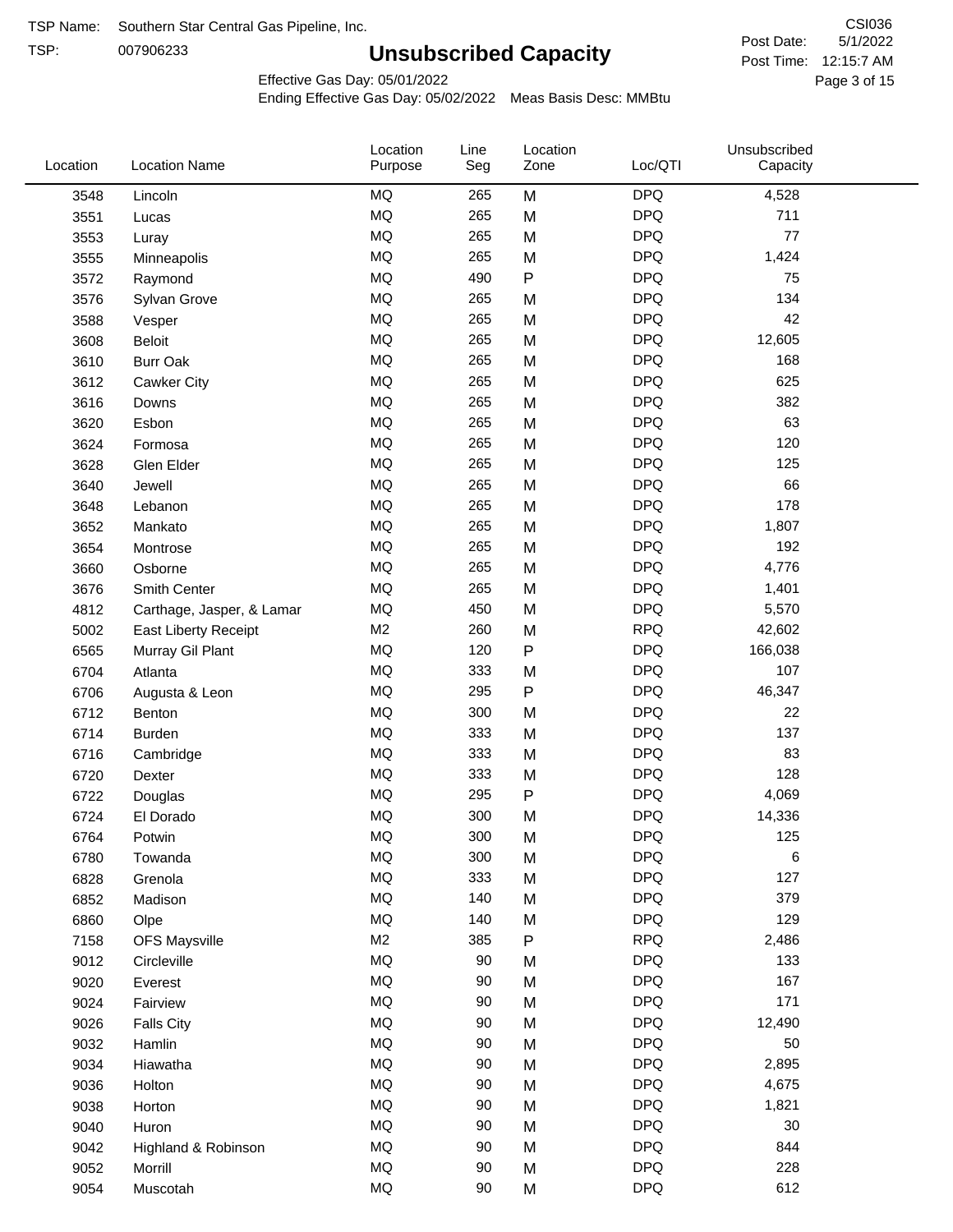TSP:

# **Unsubscribed Capacity**

5/1/2022 Page 4 of 15 Post Time: 12:15:7 AM CSI036 Post Date:

Effective Gas Day: 05/01/2022

| Location | <b>Location Name</b>            | Location<br>Purpose | Line<br>Seg | Location<br>Zone | Loc/QTI    | Unsubscribed<br>Capacity |  |
|----------|---------------------------------|---------------------|-------------|------------------|------------|--------------------------|--|
| 9057     | Netawaka                        | MQ                  | 90          | M                | <b>DPQ</b> | 48                       |  |
| 9059     | Nortonville & Winchester        | <b>MQ</b>           | 180         | M                | <b>DPQ</b> | 12                       |  |
| 9064     | Oskaloosa                       | MQ                  | 180         | M                | <b>DPQ</b> | 177                      |  |
| 9066     | Ozawkie                         | <b>MQ</b>           | 180         | M                | <b>DPQ</b> | 231                      |  |
| 9075     | Reserve                         | <b>MQ</b>           | 90          | M                | <b>DPQ</b> | 72                       |  |
| 9079     | Sabetha                         | <b>MQ</b>           | 90          | M                | <b>DPQ</b> | 11,276                   |  |
| 9091     | <b>Valley Falls</b>             | <b>MQ</b>           | 180         | M                | <b>DPQ</b> | 1,271                    |  |
| 9093     | Wathena, Elwood & Troy          | <b>MQ</b>           | 250         | M                | <b>DPQ</b> | 6,996                    |  |
| 9095     | Whiting                         | MQ                  | 90          | M                | <b>DPQ</b> | 40                       |  |
| 9097     | Willis                          | <b>MQ</b>           | 90          | M                | <b>DPQ</b> | 208                      |  |
| 9657     | South Glavin, KS TB             | <b>MQ</b>           | 145         | M                | <b>DPQ</b> | 36,000                   |  |
| 9835     | Hutchinson                      | MQ                  | 490         | P                | <b>DPQ</b> | 279                      |  |
| 10731    | Chelin Pld                      | M <sub>2</sub>      | 315         | Ρ                | <b>RPQ</b> | 12,086                   |  |
| 10847    | Olathe, KS East TB              | <b>MQ</b>           | 145         | M                | <b>DPQ</b> | 1,000                    |  |
| 10997    | EGT Jane - Receipt              | M <sub>2</sub>      | 423         | M                | <b>RPQ</b> | 146,982                  |  |
| 11138    | Anr Brown Emergency             | M <sub>2</sub>      | 90          | M                | <b>RPQ</b> | 23,860                   |  |
| 11377    | Transwestern Canadian - Rec.    | M <sub>2</sub>      | 458         | P                | <b>RPQ</b> | 56,705                   |  |
| 11435    | <b>OkTex Marsh Interconnect</b> | M <sub>2</sub>      | 458         | Ρ                | <b>RPQ</b> | 47,447                   |  |
| 11704    | Alba-Purcell-Neck City          | MQ                  | 450         | M                | <b>DPQ</b> | 77                       |  |
| 11709    | Carl Junction                   | <b>MQ</b>           | 260         | M                | <b>DPQ</b> | 3,766                    |  |
| 11712    | Carterville                     | <b>MQ</b>           | 450         | M                | <b>DPQ</b> | 6,134                    |  |
| 11716    | Duenweg                         | <b>MQ</b>           | 450         | M                | <b>DPQ</b> | 1,984                    |  |
| 11740    | Joplin-Galloway                 | <b>MQ</b>           | 450         | M                | <b>DPQ</b> | 44,900                   |  |
| 11772    | <b>Reddings Mill</b>            | <b>MQ</b>           | 225         | M                | <b>DPQ</b> | 370                      |  |
| 11776    | Saginaw                         | <b>MQ</b>           | 450         | M                | <b>DPQ</b> | 82                       |  |
| 11778    | Smithfield                      | <b>MQ</b>           | 260         | M                | <b>DPQ</b> | 50                       |  |
| 11779    | <b>Stones Corner</b>            | <b>MQ</b>           | 450         | M                | <b>DPQ</b> | 67                       |  |
| 11792    | Webb City                       | <b>MQ</b>           | 450         | M                | <b>DPQ</b> | 3,052                    |  |
| 12723    | DCP - Kingfisher                | M <sub>2</sub>      | 400         | P                | <b>RPQ</b> | 12,876                   |  |
| 12782    | Herndon Pld                     | M <sub>2</sub>      | 333         | M                | <b>RPQ</b> | 2,822                    |  |
| 13011    | <b>OGT Mutual</b>               | M <sub>2</sub>      | 458         | P                | <b>RPQ</b> | 102,797                  |  |
| 13144    | Own Resources - Waverly         | M <sub>2</sub>      | 490         | P                | <b>RPQ</b> | 29,475                   |  |
| 13194    | <b>Superior Carney Plant</b>    | M <sub>2</sub>      | 390         | Ρ                | <b>RPQ</b> | 36,616                   |  |
| 13565    | St. Francis                     | M2                  | 490         | Ρ                | <b>RPQ</b> | 17,798                   |  |
| 13604    | Olathe, KS Naval Base TB        | MQ                  | 190         | M                | <b>DPQ</b> | 4,000                    |  |
| 13644    | Kansas City, Kansas             | MQ                  | 115         | M                | <b>DPQ</b> | 170,108                  |  |
| 13735    | State Line Pld                  | M <sub>2</sub>      | 490         | Ρ                | <b>RPQ</b> | 15,750                   |  |
| 13745    | Kansas City, MO                 | MQ                  | 195         | M                | <b>DPQ</b> | 165,756                  |  |
| 13746    | Grain Valley & Lake Lotawana    | MQ                  | 235         | M                | <b>DPQ</b> | 223,050                  |  |
| 13747    | Kentucky Avenue                 | MQ                  | 235         | M                | <b>DPQ</b> | 60,000                   |  |
| 13748    | 47th & 71st & Stateline         | MQ                  | 115         | M                | <b>DPQ</b> | 267,453                  |  |
| 13906    | Bonny Reservoir Pld             | M <sub>2</sub>      | 490         | Ρ                | <b>RPQ</b> | 44,606                   |  |
| 14027    | Mullendore Pld                  | M <sub>2</sub>      | 335         | Ρ                | <b>RPQ</b> | 6,646                    |  |
| 14155    | Chase County Pld                | M <sub>2</sub>      | 140         | M                | <b>RPQ</b> | 3,841                    |  |
| 14377    | DCP Mustang Plt                 | M <sub>2</sub>      | 340         | Ρ                | <b>RPQ</b> | 11,744                   |  |
| 14391    | <b>REP - North Williams</b>     | M <sub>2</sub>      | 495         | M                | <b>RPQ</b> | 32,434                   |  |
| 14513    | Cimarron Pipeline               | M <sub>2</sub>      | 315         | Ρ                | <b>RPQ</b> | 9,761                    |  |
| 14872    | Own Resources - Wray            | M <sub>2</sub>      | 490         | Ρ                | <b>RPQ</b> | 16,513                   |  |
| 14965    | CIG Riner                       | M <sub>2</sub>      | 490         | P                | <b>RPQ</b> | 51,538                   |  |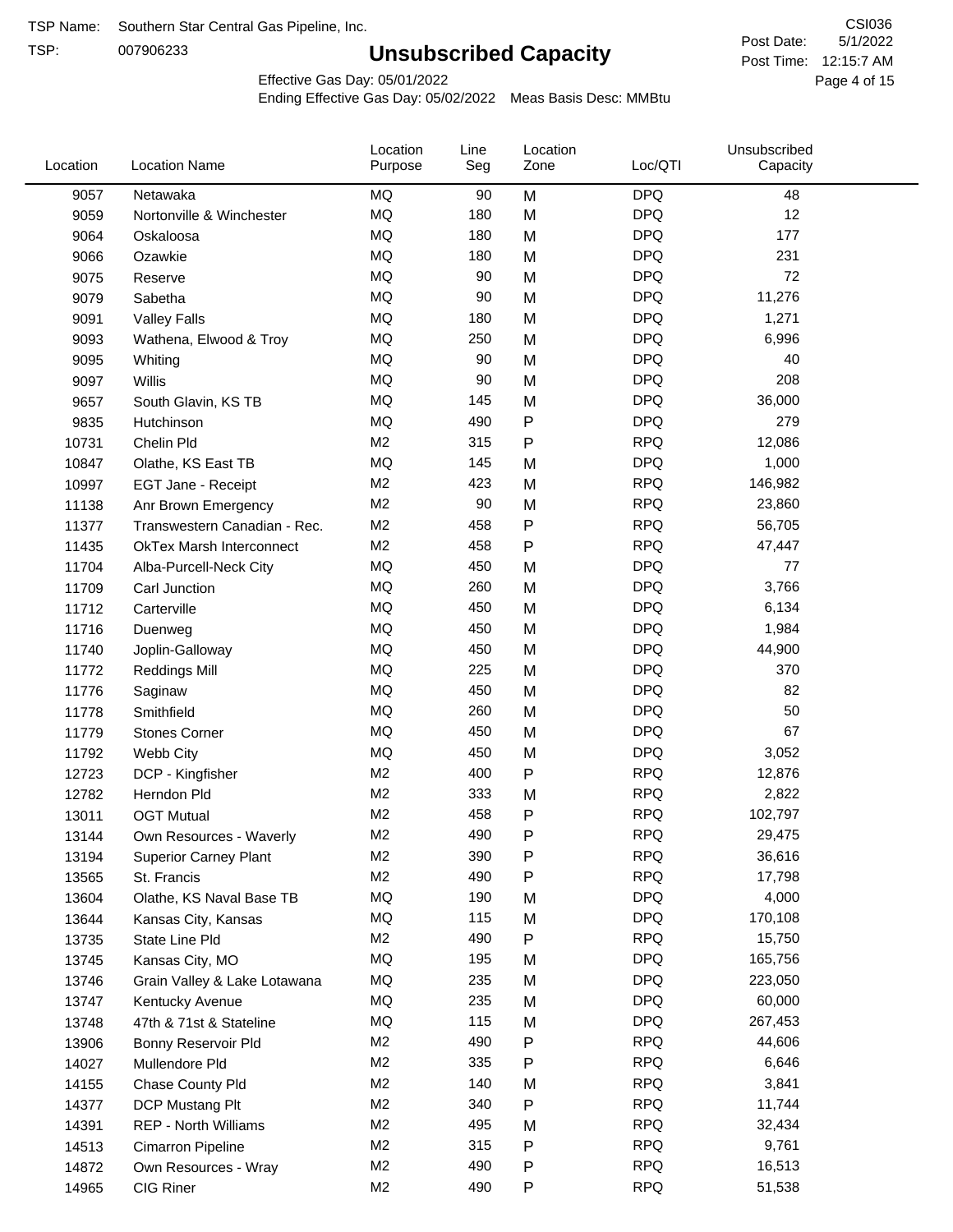TSP:

# **Unsubscribed Capacity**

5/1/2022 Page 5 of 15 Post Time: 12:15:7 AM CSI036 Post Date:

Effective Gas Day: 05/01/2022

| Location | <b>Location Name</b>               | Location<br>Purpose | Line<br>Seg | Location<br>Zone | Loc/QTI    | Unsubscribed<br>Capacity |  |
|----------|------------------------------------|---------------------|-------------|------------------|------------|--------------------------|--|
| 14971    | <b>KGST Ark River</b>              | M <sub>2</sub>      | 130         | $\mathsf{P}$     | <b>RPQ</b> | 56,934                   |  |
| 15011    | <b>EOIT Noble</b>                  | M <sub>2</sub>      | 400         | P                | <b>RPQ</b> | 46,050                   |  |
| 15012    | Cleveland Mo                       | <b>MQ</b>           | 235         | M                | <b>DPQ</b> | 26                       |  |
| 15020    | East Lynne & Garden City           | <b>MQ</b>           | 235         | M                | <b>DPQ</b> | 830                      |  |
| 15024    | Freeman                            | <b>MQ</b>           | 235         | M                | <b>DPQ</b> | 76                       |  |
| 15032    | Holden                             | <b>MQ</b>           | 235         | M                | <b>DPQ</b> | 4,017                    |  |
| 15044    | Kingsville                         | <b>MQ</b>           | 235         | M                | <b>DPQ</b> | 41                       |  |
| 15050    | Lone Jack                          | <b>MQ</b>           | 235         | M                | <b>DPQ</b> | 288                      |  |
| 15064    | Peculiar                           | <b>MQ</b>           | 235         | M                | <b>DPQ</b> | 2,265                    |  |
| 15066    | Pleasant Hill                      | MQ                  | 235         | M                | <b>DPQ</b> | 4,776                    |  |
| 15117    | Hulah                              | M <sub>2</sub>      | 335         | P                | <b>RPQ</b> | 2,730                    |  |
| 15142    | <b>EOIT McClain</b>                | M <sub>2</sub>      | 385         | P                | <b>RPQ</b> | 91,338                   |  |
| 15216    | Dearborn MO                        | <b>MQ</b>           | 250         | M                | <b>DPQ</b> | 1,372                    |  |
| 15223    | Nimrod                             | M <sub>2</sub>      | 340         | ${\sf P}$        | <b>RPQ</b> | 23,446                   |  |
| 15236    | Questar Skull Creek                | M <sub>2</sub>      | 490         | $\mathsf{P}$     | <b>RPQ</b> | 49,874                   |  |
| 15253    | DCP - Cimarron Plant               | M <sub>2</sub>      | 458         | $\mathsf{P}$     | <b>RPQ</b> | 117,425                  |  |
| 15256    | New Market & Trimble               | <b>MQ</b>           | 250         | M                | <b>DPQ</b> | 92                       |  |
| 15266    | <b>CIG Floris</b>                  | M <sub>2</sub>      | 315         | P                | <b>RPQ</b> | 81,012                   |  |
| 15300    | <b>OFS Stateline</b>               | M <sub>2</sub>      | 458         | P                | <b>RPQ</b> | 48,284                   |  |
| 15343    | St. Francis Pld                    | M <sub>2</sub>      | 490         | $\mathsf{P}$     | <b>RPQ</b> | 13,960                   |  |
| 15405    | Golden Gas Pld                     | M <sub>2</sub>      | 315         | P                | <b>RPQ</b> | 25,274                   |  |
| 15430    | Velma Gas Plant                    | M <sub>2</sub>      | 385         | P                | <b>RPQ</b> | 53,846                   |  |
| 15433    | Scout - Satanta                    | M <sub>2</sub>      | 130         | P                | <b>RPQ</b> | 185,442                  |  |
| 15857    | DCP - Sholem                       | M <sub>2</sub>      | 385         | P                | <b>RPQ</b> | 2,182                    |  |
| 15907    | Cowley Gas Systems, LLC            | M <sub>2</sub>      | 333         | M                | <b>RPQ</b> | 3,084                    |  |
| 16013    | South Olathe TB                    | MQ                  | 145         | M                | <b>DPQ</b> | 24,000                   |  |
| 16289    | Scout - Jayhawk                    | M <sub>2</sub>      | 130         | P                | <b>RPQ</b> | 125,886                  |  |
| 16294    | Wamsutter - Echo Springs           | M <sub>2</sub>      | 490         | $\mathsf{P}$     | <b>RPQ</b> | 223,278                  |  |
| 16376    | Salt Plains Storage                | M <sub>2</sub>      | 315         | $\mathsf{P}$     | <b>RPQ</b> | 225,257                  |  |
| 16453    | <b>ETC Texas Pipeline Beaver</b>   | M <sub>2</sub>      | 315         | P                | <b>RPQ</b> | 86,510                   |  |
| 16478    | Envirotek Fuel Systems Inc         | M <sub>2</sub>      | 497         | P                | <b>RPQ</b> | 4,818                    |  |
| 16508    | Blue Jacket                        | MQ                  | 225         | M                | <b>DPQ</b> | 81                       |  |
| 16516    | Commerce                           | MQ                  | 225         | M                | <b>DPQ</b> | 6,869                    |  |
| 16532    | Hockerville                        | MQ                  | 225         | M                | <b>DPQ</b> | 219                      |  |
| 16534    | Quapaw                             | M <sub>2</sub>      | 225         | M                | <b>RPQ</b> | 29,362                   |  |
| 16552    | Miami                              | MQ                  | 225         | M                | <b>DPQ</b> | 28,664                   |  |
| 16562    | Republican                         | M <sub>2</sub>      | 490         | P                | <b>RPQ</b> | 108,219                  |  |
| 16568    | Quapaw                             | MQ                  | 225         | M                | <b>DPQ</b> | 342                      |  |
| 16582    | EnergyVest - W Lenapah             | M <sub>2</sub>      | 225         | M                | <b>RPQ</b> | 17,625                   |  |
| 16583    | Cranor Tap                         | M <sub>2</sub>      | 497         | P                | <b>RPQ</b> | 6,060                    |  |
| 16584    | Oneok Westex Hemphill              | M <sub>2</sub>      | 458         | P                | <b>RPQ</b> | 39,428                   |  |
| 16592    | <b>TIGT Sugar Creek</b>            | M <sub>2</sub>      | 235         | M                | <b>RPQ</b> | 15,186                   |  |
| 16593    | <b>TIGT Glavin</b>                 | M <sub>2</sub>      | 190         | M                | <b>RPQ</b> | 113,678                  |  |
| 16604    | Osage Hills                        | M <sub>2</sub>      | 357         | P                | <b>RPQ</b> | 10,303                   |  |
| 16620    | <b>ETC Texas Pipeline Canadian</b> | M <sub>2</sub>      | 458         | P                | <b>RPQ</b> | 39,194                   |  |
| 16621    | <b>ETC Texas Pipeline Hemphill</b> | M <sub>2</sub>      | 458         | P                | <b>RPQ</b> | 61,340                   |  |
| 16667    | ECQ Pipeline - Powell              | M <sub>2</sub>      | 117         | M                | <b>RPQ</b> | 13,610                   |  |
| 16679    | Fox Plant                          | M <sub>2</sub>      | 385         | P                | <b>RPQ</b> | 5,174                    |  |
| 16746    | Roxanna                            | M <sub>2</sub>      | 495         | M                | <b>RPQ</b> | 4,505                    |  |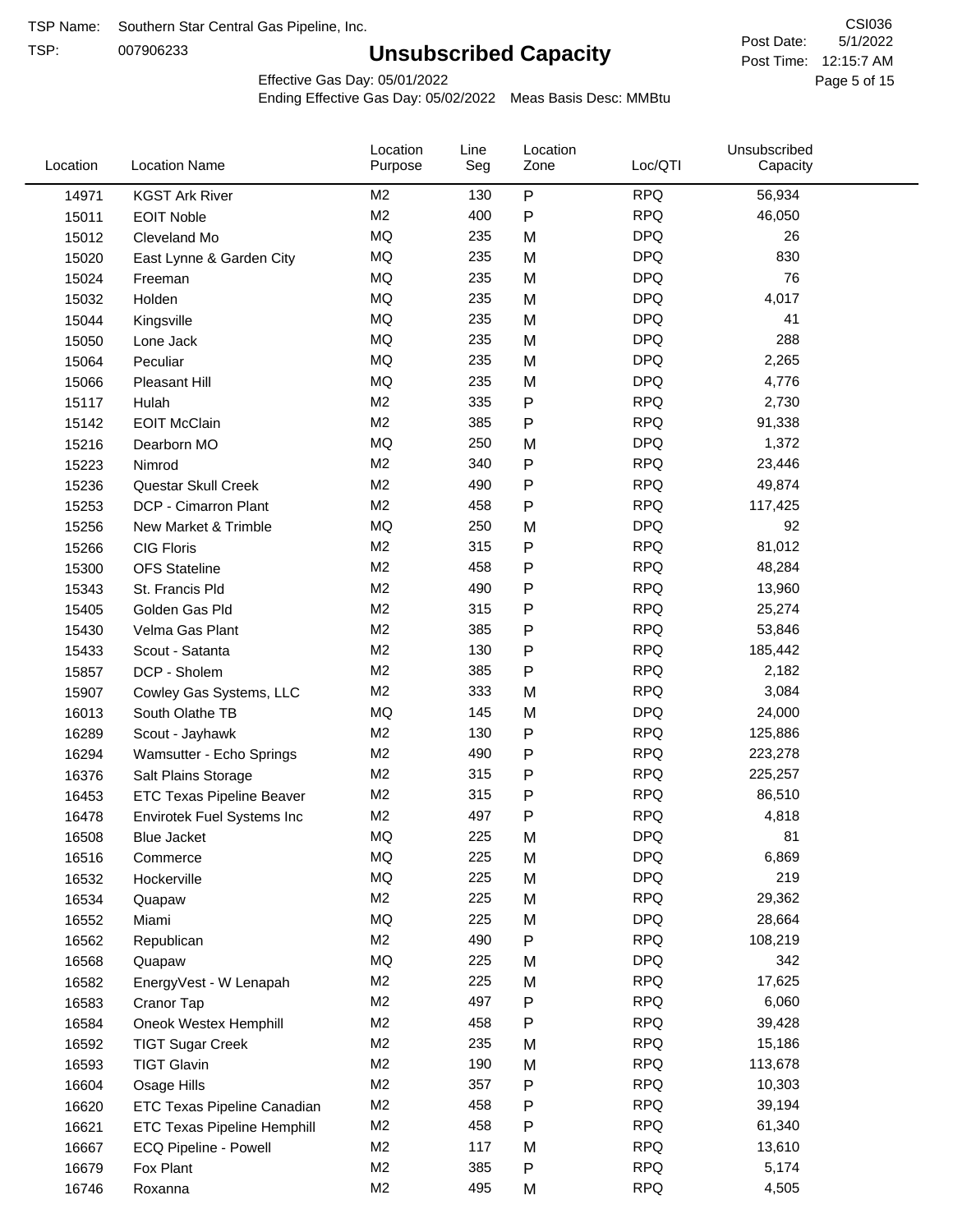TSP:

# **Unsubscribed Capacity**

5/1/2022 Page 6 of 15 Post Time: 12:15:7 AM CSI036 Post Date:

Effective Gas Day: 05/01/2022

| Location | <b>Location Name</b>             | Location<br>Purpose | Line<br>Seg | Location<br>Zone | Loc/QTI    | Unsubscribed<br>Capacity |  |
|----------|----------------------------------|---------------------|-------------|------------------|------------|--------------------------|--|
| 16747    | RedBud-Thayer Tap                | M <sub>2</sub>      | 495         | M                | <b>RPQ</b> | 4,872                    |  |
| 16750    | Dilworth Rms                     | M <sub>2</sub>      | 333         | P                | <b>RPQ</b> | 5,334                    |  |
| 16757    | River Rock - Fireside            | M <sub>2</sub>      | 495         | M                | <b>RPQ</b> | 66,400                   |  |
| 16774    | River Rock - E Lenapah           | M <sub>2</sub>      | 225         | M                | <b>RPQ</b> | 17,605                   |  |
| 16794    | <b>NNG Kiowa</b>                 | M <sub>2</sub>      | 130         | P                | <b>RPQ</b> | 73,872                   |  |
| 16798    | <b>Endeavor Energy Resources</b> | M <sub>2</sub>      | 225         | M                | <b>RPQ</b> | 9,982                    |  |
| 16802    | Sunwest                          | M <sub>2</sub>      | 117         | M                | <b>RPQ</b> | 6,183                    |  |
| 16806    | Bluco- East Wann                 | M <sub>2</sub>      | 225         | M                | <b>RPQ</b> | 8,850                    |  |
| 16807    | Bitter Creek Eckley Pld-Yuma     | M <sub>2</sub>      | 490         | P                | <b>RPQ</b> | 35,096                   |  |
| 16812    | <b>RiverGas</b>                  | M <sub>2</sub>      | 95          | M                | <b>RPQ</b> | 5,590                    |  |
| 16813    | Cheyenne Plains - Sand Dune      | M <sub>2</sub>      | 130         | P                | <b>RPQ</b> | 395,434                  |  |
| 16817    | <b>Midwest Energy</b>            | M <sub>2</sub>      | 495         | M                | <b>RPQ</b> | 7,179                    |  |
| 16819    | River Rock- Keeton               | M <sub>2</sub>      | 225         | M                | <b>RPQ</b> | 9,535                    |  |
| 16820    | Superior - Hemphill              | M <sub>2</sub>      | 458         | Ρ                | <b>RPQ</b> | 50,052                   |  |
| 16821    | Yuma West                        | M <sub>2</sub>      | 490         | P                | <b>RPQ</b> | 15,688                   |  |
| 16822    | Jayhawk PLD                      | M <sub>2</sub>      | 95          | M                | <b>RPQ</b> | 4,292                    |  |
| 16824    | Coon Creek                       | M <sub>2</sub>      | 497         | Ρ                | <b>RPQ</b> | 8,858                    |  |
| 16835    | Shiloh                           | M <sub>2</sub>      | 495         | M                | <b>RPQ</b> | 8,573                    |  |
| 16836    | Evergy - South Harper            | MQ                  | 235         | M                | <b>DPQ</b> | 86,400                   |  |
| 16837    | <b>EKAE Ethanol Plant</b>        | MQ                  | 496         | M                | <b>DPQ</b> | 1,397                    |  |
| 16840    | Nearman Creek Power Plant        | MQ                  | 195         | M                | <b>DPQ</b> | 28,800                   |  |
| 16844    | <b>Montgomery County</b>         | M <sub>2</sub>      | 260         | M                | <b>RPQ</b> | 8,000                    |  |
| 16848    | Colt-Liberty                     | M <sub>2</sub>      | 260         | M                | <b>RPQ</b> | 4,000                    |  |
| 16849    | City of Mulvane Power Plant      | MQ                  | 120         | P                | <b>DPQ</b> | 2,880                    |  |
| 16850    | Escalera - Cow Creek             | M <sub>2</sub>      | 490         | P                | <b>RPQ</b> | 66,094                   |  |
| 16852    | Southeastern KS P/L Wilson       | M <sub>2</sub>      | 495         | M                | <b>RPQ</b> | 60,000                   |  |
| 16857    | Superior - Cashion               | M <sub>2</sub>      | 400         | Ρ                | <b>RPQ</b> | 10,482                   |  |
| 16862    | Superior - Perkins               | M <sub>2</sub>      | 390         | Ρ                | <b>RPQ</b> | 21,660                   |  |
| 16865    | RedBud-Mound Valley              | M <sub>2</sub>      | 260         | M                | <b>RPQ</b> | 8,000                    |  |
| 16871    | <b>TIGT Grant</b>                | M <sub>2</sub>      | 130         | Ρ                | <b>RPQ</b> | 50,000                   |  |
| 16872    | River Rock - Jayhawk             | M <sub>2</sub>      | 495         | M                | <b>RPQ</b> | 57,579                   |  |
| 16873    | Layne Energy Sycamore            | M <sub>2</sub>      | 495         | M                | <b>RPQ</b> | 15,000                   |  |
| 16875    | Crenshaw Road                    | MQ                  | 455         | M                | <b>DPQ</b> | 33,611                   |  |
| 16877    | Acme Energy Services, Inc.       | M <sub>2</sub>      | 260         | M                | <b>RPQ</b> | 8,000                    |  |
| 16880    | Cottonwood                       | M <sub>2</sub>      | 235         | M                | <b>RPQ</b> | 1,000                    |  |
| 16883    | Cherryvale Boorigie PLd          | M <sub>2</sub>      | 495         | M                | <b>RPQ</b> | 34,135                   |  |
| 16884    | Keystone Delivery                | MQ                  | 390         | Ρ                | <b>DPQ</b> | 6,067                    |  |
| 16890    | ADM/Deerfield                    | <b>MQ</b>           | 95          | M                | <b>DPQ</b> | 6,078                    |  |
| 16891    | <b>KP Liberty</b>                | M <sub>2</sub>      | 260         | M                | <b>RPQ</b> | 8,300                    |  |
| 16897    | REP - South Williams             | M <sub>2</sub>      | 117         | M                | <b>RPQ</b> | 30,198                   |  |
| 16905    | NEOK Production Company,         | M <sub>2</sub>      | 225         | M                | <b>RPQ</b> | 7,970                    |  |
| 16908    | River Rock - Ft. Scott           | M <sub>2</sub>      | 495         | M                | <b>RPQ</b> | 54,600                   |  |
| 16911    | Evergy - Lake Road               | MQ                  | 250         | M                | <b>DPQ</b> | 34,400                   |  |
| 16912    | Targa - Waynoka                  | M <sub>2</sub>      | 315         | Ρ                | <b>RPQ</b> | 157,111                  |  |
| 16916    | Kansas Ethanol, LLC              | MQ                  | 490         | Ρ                | <b>DPQ</b> | 3,500                    |  |
| 16917    | Downstream Casino                | MQ                  | 225         | M                | <b>DPQ</b> | 1,510                    |  |
| 16918    | Show Me Ethanol                  | MQ                  | 425         | M                | <b>DPQ</b> | 6,623                    |  |
| 16922    | <b>Timberline Energy</b>         | M <sub>2</sub>      | 340         | Ρ                | <b>RPQ</b> | 6,846                    |  |
| 16923    | <b>Mid-Continent Market</b>      | MQ                  | 120         | P                | <b>DPQ</b> | 30,000                   |  |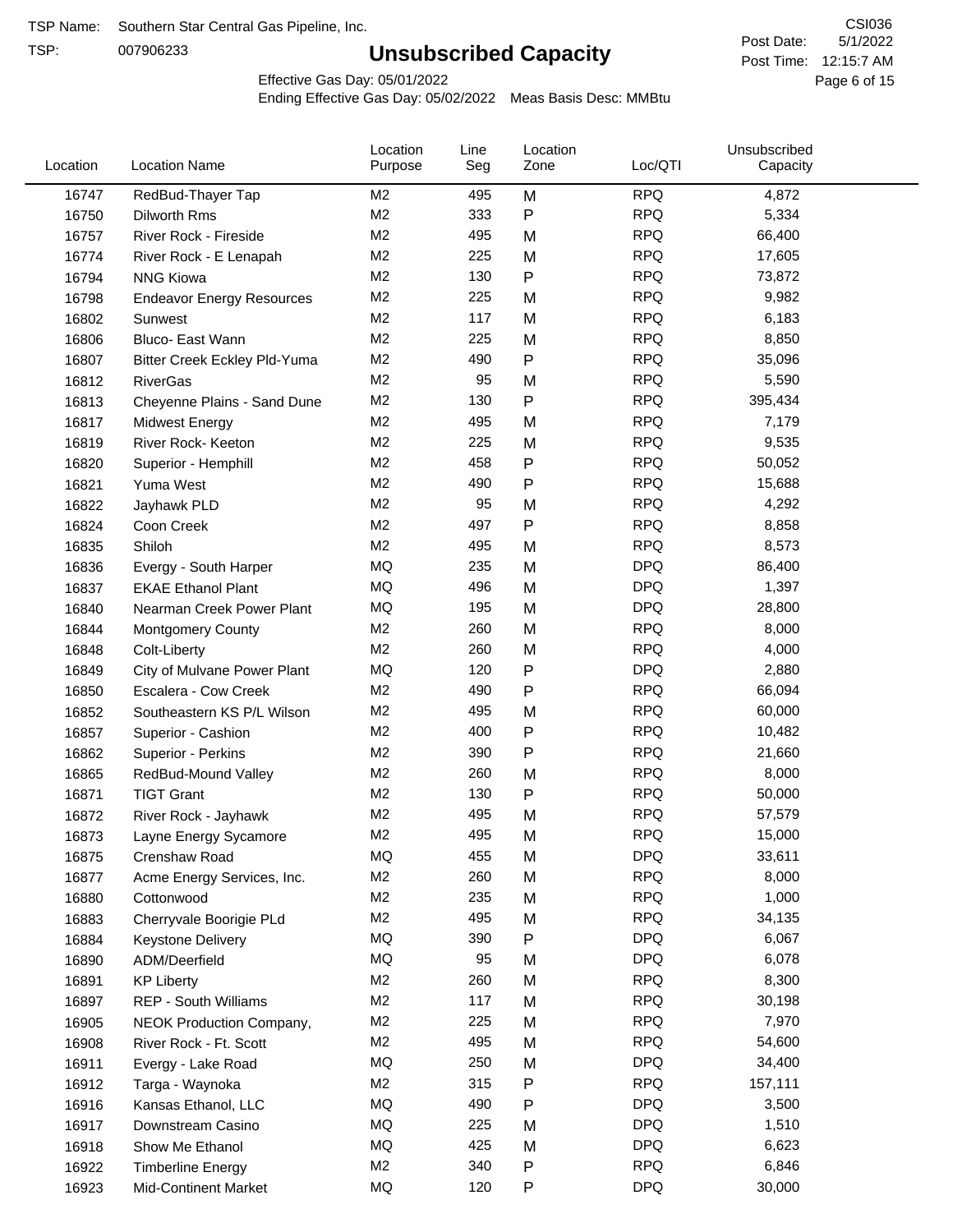TSP:

# **Unsubscribed Capacity**

5/1/2022 Page 7 of 15 Post Time: 12:15:7 AM CSI036 Post Date:

Effective Gas Day: 05/01/2022

| Location | <b>Location Name</b>                     | Location<br>Purpose | Line<br>Seg | Location<br>Zone | Loc/QTI    | Unsubscribed<br>Capacity |  |
|----------|------------------------------------------|---------------------|-------------|------------------|------------|--------------------------|--|
| 16931    | Midwest Energy - Goodman                 | MQ                  | 490         | P                | <b>DPQ</b> | 8,000                    |  |
| 16933    | Westar Emporia Energy                    | MQ                  | 140         | M                | <b>DPQ</b> | 106,202                  |  |
| 16935    | River Rock - Graybill                    | M <sub>2</sub>      | 260         | M                | <b>RPQ</b> | 23,168                   |  |
| 16941    | REP - Independence CDP                   | M <sub>2</sub>      | 117         | M                | <b>RPQ</b> | 29,270                   |  |
| 16942    | <b>Big Timber</b>                        | M <sub>2</sub>      | 490         | P                | <b>RPQ</b> | 49,356                   |  |
| 16945    | <b>ETC Texas Pipeline Antelope</b>       | M2                  | 458         | Ρ                | <b>RPQ</b> | 110,000                  |  |
| 16949    | Summit Branson                           | MQ                  | 455         | M                | <b>DPQ</b> | 62,208                   |  |
| 16952    | <b>Overland Park</b>                     | <b>MQ</b>           | 115         | M                | <b>DPQ</b> | 77,485                   |  |
| 16953    | Merriam                                  | MQ                  | 115         | M                | <b>DPQ</b> | 123,624                  |  |
| 16955    | Mustang Gas Products, LLC                | M <sub>2</sub>      | 405         | P                | <b>RPQ</b> | 25,550                   |  |
| 16956    | Superior - Ford                          | M2                  | 130         | Ρ                | <b>RPQ</b> | 17,375                   |  |
| 16962    | Summit Sedalia                           | MQ                  | 235         | M                | <b>DPQ</b> | 0                        |  |
| 16967    | Noble Energy - Lilli                     | M <sub>2</sub>      | 490         | Ρ                | <b>RPQ</b> | 40,863                   |  |
| 16972    | <b>ONG Norman</b>                        | MQ                  | 385         | Ρ                | <b>DPQ</b> | 40                       |  |
| 16975    | Superior - Spring Creek                  | M <sub>2</sub>      | 315         | Ρ                | <b>RPQ</b> | 7,680                    |  |
| 16976    | <b>Bettis Asphalt &amp; Construction</b> | MQ                  | 180         | M                | <b>DPQ</b> | 3,216                    |  |
| 16977    | <b>KGS Kansas Star Casino</b>            | MQ                  | 333         | P                | <b>DPQ</b> | 144                      |  |
| 16980    | <b>Black Hills Colwich</b>               | MQ                  | 120         | Ρ                | <b>DPQ</b> | 9,995                    |  |
| 16981    | Superior - Bellmon                       | M <sub>2</sub>      | 380         | P                | <b>RPQ</b> | 63,800                   |  |
| 16983    | DCP Midstream - Ellis                    | MQ                  | 458         | Ρ                | <b>DPQ</b> | 6,702                    |  |
| 16988    | Atmos Energy - W. Lawrence               | MQ                  | 180         | M                | <b>DPQ</b> | 127                      |  |
| 16991    | Williams Midstream North Alva            | <b>MQ</b>           | 315         | P                | <b>DPQ</b> | 1,992                    |  |
| 16992    | <b>ONG Ottawa</b>                        | MQ                  | 225         | M                | <b>DPQ</b> | 0                        |  |
| 16993    | Farmer's Gas                             | MQ                  | 130         | P                | <b>DPQ</b> | 9,000                    |  |
| 16996    | Scout Sublette Delivery                  | MQ                  | 130         | Ρ                | <b>DPQ</b> | 100                      |  |
| 16997    | Devon Energy Medford Station             | M <sub>2</sub>      | 315         | Ρ                | <b>RPQ</b> | 30,000                   |  |
| 16998    | Cheyenne Light, Fuel and                 | MQ                  | 490         | Ρ                | <b>DPQ</b> | 90,800                   |  |
| 16999    | ETC - Crescent                           | M2                  | 400         | P                | <b>RPQ</b> | 35,000                   |  |
| 17000    | Bourbon County, KS -                     | MQ                  | 95          | M                | <b>DPQ</b> | 1                        |  |
| 17003    | Sunflower Electric Rubart                | MQ                  | 130         | Ρ                | <b>DPQ</b> | 48,808                   |  |
| 17004    | <b>NGPL Beaver</b>                       | MQ                  | 315         | Ρ                | <b>DPQ</b> | 175,000                  |  |
| 17005    | ETC - Rose Valley (Delivery)             | MQ                  | 315         | Ρ                | <b>DPQ</b> | 5,000                    |  |
| 17006    | ETC - Rose Valley                        | M <sub>2</sub>      | 315         | Ρ                | <b>RPQ</b> | 195,226                  |  |
| 17008    | OMPA Lamb                                | MQ                  | 335         | Ρ                | <b>DPQ</b> | 51,383                   |  |
| 17009    | <b>Grasslands Energy Centennial</b>      | M <sub>2</sub>      | 490         | Ρ                | <b>RPQ</b> | 25,000                   |  |
| 17010    | Noble Keota Receipt                      | M2                  | 490         | Ρ                | <b>RPQ</b> | 52,200                   |  |
| 17011    | Noble Keota Delivery                     | MQ                  | 490         | Ρ                | <b>DPQ</b> | 52,200                   |  |
| 17013    | Enlink - Battle Ridge                    | M <sub>2</sub>      | 390         | Ρ                | <b>RPQ</b> | 31,824                   |  |
| 17021    | <b>TIGT Yuma</b>                         | M <sub>2</sub>      | 490         | Ρ                | <b>RPQ</b> | 24,562                   |  |
| 17033    | Kickapoo Nation School                   | MQ                  | 90          | M                | <b>DPQ</b> | 300                      |  |
| 17034    | ENVIA Energy Oklahoma City,              | MQ                  | 400         | P                | <b>DPQ</b> | 3,888                    |  |
| 17035    | Ameren Columbia                          | MQ                  | 235         | M                | <b>DPQ</b> | 35,512                   |  |
| 17036    | <b>Coffeyville Resources</b>             | MQ                  | 260         | M                | <b>DPQ</b> | 39,992                   |  |
| 17050    | Atmos - Forest View                      | MQ                  | 190         | M                | <b>DPQ</b> | 4,058                    |  |
| 17052    | ONG NW Oklahoma City                     | MQ                  | 340         | P                | <b>DPQ</b> | 39,000                   |  |
| 17054    | <b>ONG Guthrie</b>                       | MQ                  | 400         | Ρ                | <b>DPQ</b> | 4,799                    |  |
| 17055    | <b>ETC Texas Pipeline Nash</b>           | MQ                  | 458         | Ρ                | <b>DPQ</b> | 1,500                    |  |
| 17056    | Blue Mountain - Chisholm Trail           | M <sub>2</sub>      | 340         | Ρ                | <b>RPQ</b> | 72,000                   |  |
| 17057    | City of Tonkawa                          | MQ                  | 380         | P                | <b>DPQ</b> | 3,000                    |  |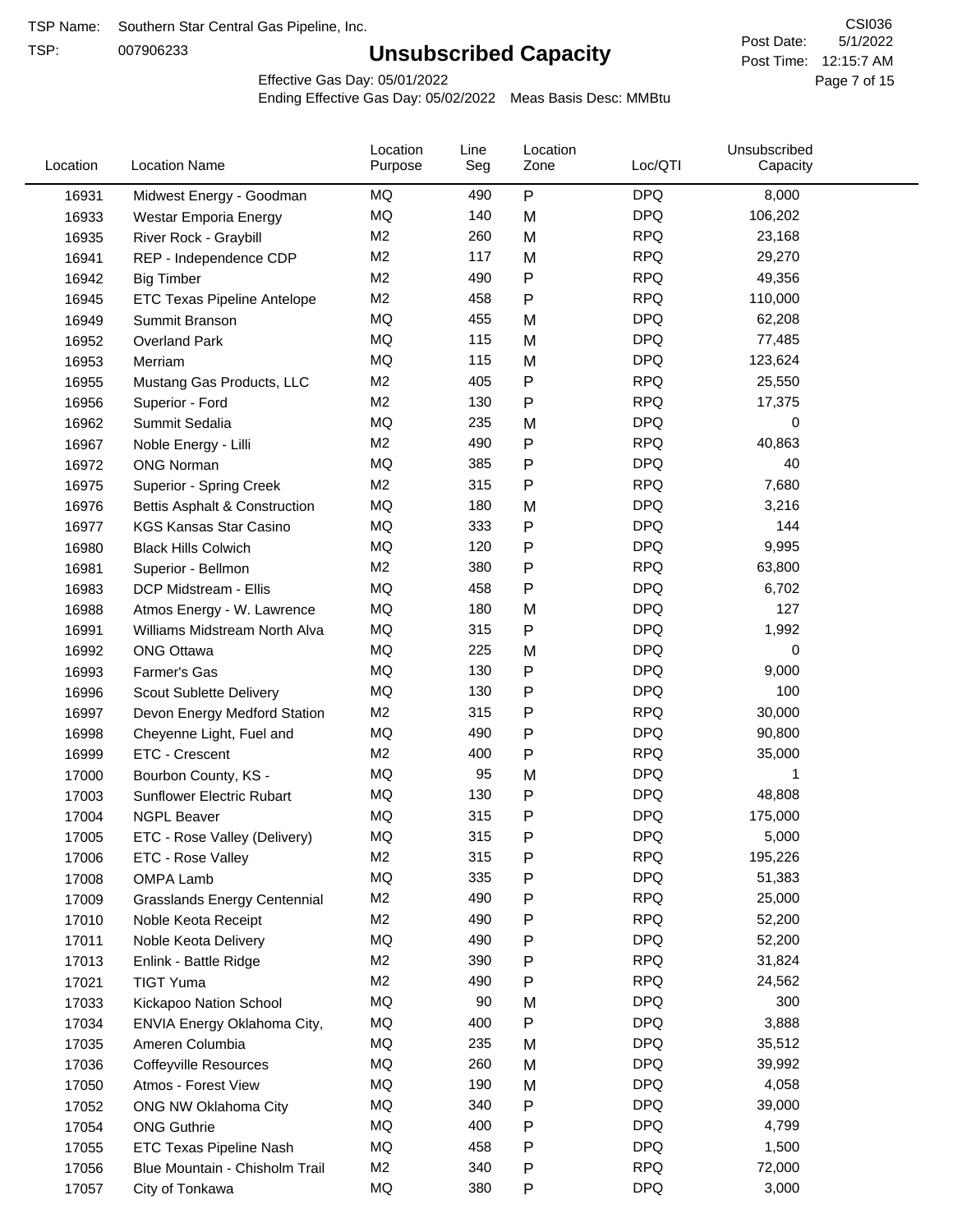TSP:

# **Unsubscribed Capacity**

5/1/2022 Page 8 of 15 Post Time: 12:15:7 AM CSI036 Post Date:

Effective Gas Day: 05/01/2022

| 17058<br>RPP - Hamm Landfill<br>M <sub>2</sub><br>195<br>M<br><b>RPQ</b><br>2,500<br>87<br>MQ<br><b>DPQ</b><br>216<br>M<br>17060<br>Atmos-Elk City<br>${\sf P}$<br>MQ<br>405<br><b>DPQ</b><br>0<br>17064<br>Koch - Enid<br>M <sub>2</sub><br>458<br>$\mathsf{P}$<br><b>RPQ</b><br>180,000<br>17065<br>Canyon - Redcliff (Receipt)<br>MQ<br><b>DPQ</b><br>458<br>$\mathsf{P}$<br>6,175<br>17066<br>Canyon - Redcliff (Delivery)<br>M <sub>2</sub><br><b>RPQ</b><br>340<br>$\mathsf{P}$<br>70,000<br>17067<br>Blue Mountain - Chisholm Trail<br>M <sub>2</sub><br><b>RPQ</b><br>458<br>$\mathsf{P}$<br>200,000<br>17068<br><b>EOIT Alfalfa</b><br><b>MQ</b><br><b>DPQ</b><br>385<br>$\mathsf{P}$<br>65,000<br><b>NGPL Carter</b><br>17069<br>MQ<br>490<br><b>DPQ</b><br>360<br>$\mathsf{P}$<br>17080<br><b>ONEOK Bakken Pipeline</b><br><b>MQ</b><br><b>DPQ</b><br>150,000<br>458<br>$\mathsf{P}$<br>17086<br>NGPL - Mutual<br>M <sub>2</sub><br><b>RPQ</b><br>78,606<br>250<br>17087<br>REX-St.Joe<br>M<br>${\sf P}$<br>M <sub>2</sub><br>385<br><b>RPQ</b><br>110,000<br>17091<br>OGT - Maysville<br><b>MQ</b><br><b>DPQ</b><br>130<br>$\mathsf{P}$<br>100,000<br>17096<br>Northern Natural-Kiowa<br><b>MQ</b><br><b>DPQ</b><br>130<br>$\mathsf{P}$<br>480<br>17104<br>Black Hills - Plevna, KS TB<br>M <sub>2</sub><br><b>RPQ</b><br>490<br>$\mathsf{P}$<br>144,000<br>17105<br>WIC - Cheyenne Hub<br>${\sf P}$<br><b>RPQ</b><br>M <sub>2</sub><br>130<br>190,400<br>17113<br>NGPL - Ford County Receipt<br><b>RPQ</b><br>M <sub>2</sub><br>400<br>$\mathsf{P}$<br>2,976<br>17119<br>Waste Mgmt RNG Receipt<br><b>DPQ</b><br>MQ<br>423<br>1,130<br>M<br>17404<br>Anderson<br><b>MQ</b><br><b>DPQ</b><br>455<br>2,595<br>M<br>17406<br>Ash Grove, Walnut Grove & Wil<br><b>MQ</b><br>455<br>M<br><b>DPQ</b><br>850<br>17408<br>Aurora<br><b>MQ</b><br>455<br><b>DPQ</b><br>M<br>2,918<br>17410<br><b>Billings Mo</b><br><b>MQ</b><br>738<br>455<br>M<br><b>DPQ</b><br>17414<br>Clever Mo<br><b>MQ</b><br><b>DPQ</b><br>455<br>2,944<br>M<br>17416<br>Crane Mo<br><b>MQ</b><br><b>DPQ</b><br>455<br>546<br>M<br>17418<br>Diamond<br><b>MQ</b><br><b>DPQ</b><br>455<br>M<br>256<br>17426<br>Freistatt<br>MQ<br><b>DPQ</b><br>423<br>625<br>M<br>17430<br>Goodman<br><b>MQ</b><br><b>DPQ</b><br>337<br>423<br>M<br>17448<br>Lanagan<br><b>MQ</b><br>455<br><b>DPQ</b><br>1,119<br>17452<br>Marionville<br>M<br><b>MQ</b><br><b>DPQ</b><br>455<br>M<br>25,276<br>17454<br>Monett<br>MQ<br>455<br><b>DPQ</b><br>M<br>4,407<br>17456<br>Mt Vernon & Verona<br><b>MQ</b><br><b>DPQ</b><br>455<br>M<br>8,597<br>17458<br>Neosho<br><b>DPQ</b><br>MQ<br>423<br>19,472<br>17460<br>M<br>Noel & North Noel<br>MQ<br><b>DPQ</b><br>455<br>M<br>5,340<br>17462<br>Nixa & Ozark<br>$\sf{MQ}$<br><b>DPQ</b><br>455<br>3,281<br>M<br>17464<br>Pierce City<br>$\sf{MQ}$<br>423<br>M<br><b>DPQ</b><br>302<br>17466<br>Pineville<br>MQ<br>883<br>455<br><b>DPQ</b><br>17472<br>Republic<br>M<br>MQ<br><b>DPQ</b><br>455<br>2,828<br>17476<br>M<br>Sarcoxie<br>MQ<br><b>DPQ</b><br>225<br>M<br>9,873<br>17478<br>Seneca<br>MQ<br><b>DPQ</b><br>455<br>193<br>17492<br>M<br>Wentworth<br>MQ<br><b>DPQ</b><br>62<br>140<br>18328<br>M<br>Goessel<br>21,538<br>MQ<br>120<br><b>DPQ</b><br>18356<br>P<br>Newton<br>MQ<br><b>DPQ</b><br>130<br>${\sf P}$<br>19000<br>185,442<br>Scout Jayhawk Delivery<br>MQ<br><b>DPQ</b><br>140<br>655<br>19548<br>M<br>Lyndon<br>MQ<br><b>DPQ</b><br>42<br>493<br>M<br>19552<br>Melvern<br>MQ<br><b>DPQ</b><br>140<br>339<br>19554<br>M<br>Michigan Valley<br>MQ<br>140<br><b>DPQ</b><br>1,579<br>M<br>19564<br>Pomona<br>MQ<br><b>DPQ</b><br>140<br>255<br>19568<br>M<br>Quenemo<br>MQ<br><b>DPQ</b><br>632<br>140<br>19576<br>M<br>Scranton<br>$\sf{MQ}$<br><b>DPQ</b><br>2,754<br>180<br>M<br>19608<br>Baldwin | Location | <b>Location Name</b> | Location<br>Purpose | Line<br>Seg | Location<br>Zone | Loc/QTI | Unsubscribed<br>Capacity |  |
|-----------------------------------------------------------------------------------------------------------------------------------------------------------------------------------------------------------------------------------------------------------------------------------------------------------------------------------------------------------------------------------------------------------------------------------------------------------------------------------------------------------------------------------------------------------------------------------------------------------------------------------------------------------------------------------------------------------------------------------------------------------------------------------------------------------------------------------------------------------------------------------------------------------------------------------------------------------------------------------------------------------------------------------------------------------------------------------------------------------------------------------------------------------------------------------------------------------------------------------------------------------------------------------------------------------------------------------------------------------------------------------------------------------------------------------------------------------------------------------------------------------------------------------------------------------------------------------------------------------------------------------------------------------------------------------------------------------------------------------------------------------------------------------------------------------------------------------------------------------------------------------------------------------------------------------------------------------------------------------------------------------------------------------------------------------------------------------------------------------------------------------------------------------------------------------------------------------------------------------------------------------------------------------------------------------------------------------------------------------------------------------------------------------------------------------------------------------------------------------------------------------------------------------------------------------------------------------------------------------------------------------------------------------------------------------------------------------------------------------------------------------------------------------------------------------------------------------------------------------------------------------------------------------------------------------------------------------------------------------------------------------------------------------------------------------------------------------------------------------------------------------------------------------------------------------------------------------------------------------------------------------------------------------------------------------------------------------------------------------------------------------------------------------------------------------------------------------------------------------------------------------------------------------------------------------------------------------------------------------------------------------------------------------------------------------------------------------------------------------------------------------------------------------------------------------------------------|----------|----------------------|---------------------|-------------|------------------|---------|--------------------------|--|
|                                                                                                                                                                                                                                                                                                                                                                                                                                                                                                                                                                                                                                                                                                                                                                                                                                                                                                                                                                                                                                                                                                                                                                                                                                                                                                                                                                                                                                                                                                                                                                                                                                                                                                                                                                                                                                                                                                                                                                                                                                                                                                                                                                                                                                                                                                                                                                                                                                                                                                                                                                                                                                                                                                                                                                                                                                                                                                                                                                                                                                                                                                                                                                                                                                                                                                                                                                                                                                                                                                                                                                                                                                                                                                                                                                                                                             |          |                      |                     |             |                  |         |                          |  |
|                                                                                                                                                                                                                                                                                                                                                                                                                                                                                                                                                                                                                                                                                                                                                                                                                                                                                                                                                                                                                                                                                                                                                                                                                                                                                                                                                                                                                                                                                                                                                                                                                                                                                                                                                                                                                                                                                                                                                                                                                                                                                                                                                                                                                                                                                                                                                                                                                                                                                                                                                                                                                                                                                                                                                                                                                                                                                                                                                                                                                                                                                                                                                                                                                                                                                                                                                                                                                                                                                                                                                                                                                                                                                                                                                                                                                             |          |                      |                     |             |                  |         |                          |  |
|                                                                                                                                                                                                                                                                                                                                                                                                                                                                                                                                                                                                                                                                                                                                                                                                                                                                                                                                                                                                                                                                                                                                                                                                                                                                                                                                                                                                                                                                                                                                                                                                                                                                                                                                                                                                                                                                                                                                                                                                                                                                                                                                                                                                                                                                                                                                                                                                                                                                                                                                                                                                                                                                                                                                                                                                                                                                                                                                                                                                                                                                                                                                                                                                                                                                                                                                                                                                                                                                                                                                                                                                                                                                                                                                                                                                                             |          |                      |                     |             |                  |         |                          |  |
|                                                                                                                                                                                                                                                                                                                                                                                                                                                                                                                                                                                                                                                                                                                                                                                                                                                                                                                                                                                                                                                                                                                                                                                                                                                                                                                                                                                                                                                                                                                                                                                                                                                                                                                                                                                                                                                                                                                                                                                                                                                                                                                                                                                                                                                                                                                                                                                                                                                                                                                                                                                                                                                                                                                                                                                                                                                                                                                                                                                                                                                                                                                                                                                                                                                                                                                                                                                                                                                                                                                                                                                                                                                                                                                                                                                                                             |          |                      |                     |             |                  |         |                          |  |
|                                                                                                                                                                                                                                                                                                                                                                                                                                                                                                                                                                                                                                                                                                                                                                                                                                                                                                                                                                                                                                                                                                                                                                                                                                                                                                                                                                                                                                                                                                                                                                                                                                                                                                                                                                                                                                                                                                                                                                                                                                                                                                                                                                                                                                                                                                                                                                                                                                                                                                                                                                                                                                                                                                                                                                                                                                                                                                                                                                                                                                                                                                                                                                                                                                                                                                                                                                                                                                                                                                                                                                                                                                                                                                                                                                                                                             |          |                      |                     |             |                  |         |                          |  |
|                                                                                                                                                                                                                                                                                                                                                                                                                                                                                                                                                                                                                                                                                                                                                                                                                                                                                                                                                                                                                                                                                                                                                                                                                                                                                                                                                                                                                                                                                                                                                                                                                                                                                                                                                                                                                                                                                                                                                                                                                                                                                                                                                                                                                                                                                                                                                                                                                                                                                                                                                                                                                                                                                                                                                                                                                                                                                                                                                                                                                                                                                                                                                                                                                                                                                                                                                                                                                                                                                                                                                                                                                                                                                                                                                                                                                             |          |                      |                     |             |                  |         |                          |  |
|                                                                                                                                                                                                                                                                                                                                                                                                                                                                                                                                                                                                                                                                                                                                                                                                                                                                                                                                                                                                                                                                                                                                                                                                                                                                                                                                                                                                                                                                                                                                                                                                                                                                                                                                                                                                                                                                                                                                                                                                                                                                                                                                                                                                                                                                                                                                                                                                                                                                                                                                                                                                                                                                                                                                                                                                                                                                                                                                                                                                                                                                                                                                                                                                                                                                                                                                                                                                                                                                                                                                                                                                                                                                                                                                                                                                                             |          |                      |                     |             |                  |         |                          |  |
|                                                                                                                                                                                                                                                                                                                                                                                                                                                                                                                                                                                                                                                                                                                                                                                                                                                                                                                                                                                                                                                                                                                                                                                                                                                                                                                                                                                                                                                                                                                                                                                                                                                                                                                                                                                                                                                                                                                                                                                                                                                                                                                                                                                                                                                                                                                                                                                                                                                                                                                                                                                                                                                                                                                                                                                                                                                                                                                                                                                                                                                                                                                                                                                                                                                                                                                                                                                                                                                                                                                                                                                                                                                                                                                                                                                                                             |          |                      |                     |             |                  |         |                          |  |
|                                                                                                                                                                                                                                                                                                                                                                                                                                                                                                                                                                                                                                                                                                                                                                                                                                                                                                                                                                                                                                                                                                                                                                                                                                                                                                                                                                                                                                                                                                                                                                                                                                                                                                                                                                                                                                                                                                                                                                                                                                                                                                                                                                                                                                                                                                                                                                                                                                                                                                                                                                                                                                                                                                                                                                                                                                                                                                                                                                                                                                                                                                                                                                                                                                                                                                                                                                                                                                                                                                                                                                                                                                                                                                                                                                                                                             |          |                      |                     |             |                  |         |                          |  |
|                                                                                                                                                                                                                                                                                                                                                                                                                                                                                                                                                                                                                                                                                                                                                                                                                                                                                                                                                                                                                                                                                                                                                                                                                                                                                                                                                                                                                                                                                                                                                                                                                                                                                                                                                                                                                                                                                                                                                                                                                                                                                                                                                                                                                                                                                                                                                                                                                                                                                                                                                                                                                                                                                                                                                                                                                                                                                                                                                                                                                                                                                                                                                                                                                                                                                                                                                                                                                                                                                                                                                                                                                                                                                                                                                                                                                             |          |                      |                     |             |                  |         |                          |  |
|                                                                                                                                                                                                                                                                                                                                                                                                                                                                                                                                                                                                                                                                                                                                                                                                                                                                                                                                                                                                                                                                                                                                                                                                                                                                                                                                                                                                                                                                                                                                                                                                                                                                                                                                                                                                                                                                                                                                                                                                                                                                                                                                                                                                                                                                                                                                                                                                                                                                                                                                                                                                                                                                                                                                                                                                                                                                                                                                                                                                                                                                                                                                                                                                                                                                                                                                                                                                                                                                                                                                                                                                                                                                                                                                                                                                                             |          |                      |                     |             |                  |         |                          |  |
|                                                                                                                                                                                                                                                                                                                                                                                                                                                                                                                                                                                                                                                                                                                                                                                                                                                                                                                                                                                                                                                                                                                                                                                                                                                                                                                                                                                                                                                                                                                                                                                                                                                                                                                                                                                                                                                                                                                                                                                                                                                                                                                                                                                                                                                                                                                                                                                                                                                                                                                                                                                                                                                                                                                                                                                                                                                                                                                                                                                                                                                                                                                                                                                                                                                                                                                                                                                                                                                                                                                                                                                                                                                                                                                                                                                                                             |          |                      |                     |             |                  |         |                          |  |
|                                                                                                                                                                                                                                                                                                                                                                                                                                                                                                                                                                                                                                                                                                                                                                                                                                                                                                                                                                                                                                                                                                                                                                                                                                                                                                                                                                                                                                                                                                                                                                                                                                                                                                                                                                                                                                                                                                                                                                                                                                                                                                                                                                                                                                                                                                                                                                                                                                                                                                                                                                                                                                                                                                                                                                                                                                                                                                                                                                                                                                                                                                                                                                                                                                                                                                                                                                                                                                                                                                                                                                                                                                                                                                                                                                                                                             |          |                      |                     |             |                  |         |                          |  |
|                                                                                                                                                                                                                                                                                                                                                                                                                                                                                                                                                                                                                                                                                                                                                                                                                                                                                                                                                                                                                                                                                                                                                                                                                                                                                                                                                                                                                                                                                                                                                                                                                                                                                                                                                                                                                                                                                                                                                                                                                                                                                                                                                                                                                                                                                                                                                                                                                                                                                                                                                                                                                                                                                                                                                                                                                                                                                                                                                                                                                                                                                                                                                                                                                                                                                                                                                                                                                                                                                                                                                                                                                                                                                                                                                                                                                             |          |                      |                     |             |                  |         |                          |  |
|                                                                                                                                                                                                                                                                                                                                                                                                                                                                                                                                                                                                                                                                                                                                                                                                                                                                                                                                                                                                                                                                                                                                                                                                                                                                                                                                                                                                                                                                                                                                                                                                                                                                                                                                                                                                                                                                                                                                                                                                                                                                                                                                                                                                                                                                                                                                                                                                                                                                                                                                                                                                                                                                                                                                                                                                                                                                                                                                                                                                                                                                                                                                                                                                                                                                                                                                                                                                                                                                                                                                                                                                                                                                                                                                                                                                                             |          |                      |                     |             |                  |         |                          |  |
|                                                                                                                                                                                                                                                                                                                                                                                                                                                                                                                                                                                                                                                                                                                                                                                                                                                                                                                                                                                                                                                                                                                                                                                                                                                                                                                                                                                                                                                                                                                                                                                                                                                                                                                                                                                                                                                                                                                                                                                                                                                                                                                                                                                                                                                                                                                                                                                                                                                                                                                                                                                                                                                                                                                                                                                                                                                                                                                                                                                                                                                                                                                                                                                                                                                                                                                                                                                                                                                                                                                                                                                                                                                                                                                                                                                                                             |          |                      |                     |             |                  |         |                          |  |
|                                                                                                                                                                                                                                                                                                                                                                                                                                                                                                                                                                                                                                                                                                                                                                                                                                                                                                                                                                                                                                                                                                                                                                                                                                                                                                                                                                                                                                                                                                                                                                                                                                                                                                                                                                                                                                                                                                                                                                                                                                                                                                                                                                                                                                                                                                                                                                                                                                                                                                                                                                                                                                                                                                                                                                                                                                                                                                                                                                                                                                                                                                                                                                                                                                                                                                                                                                                                                                                                                                                                                                                                                                                                                                                                                                                                                             |          |                      |                     |             |                  |         |                          |  |
|                                                                                                                                                                                                                                                                                                                                                                                                                                                                                                                                                                                                                                                                                                                                                                                                                                                                                                                                                                                                                                                                                                                                                                                                                                                                                                                                                                                                                                                                                                                                                                                                                                                                                                                                                                                                                                                                                                                                                                                                                                                                                                                                                                                                                                                                                                                                                                                                                                                                                                                                                                                                                                                                                                                                                                                                                                                                                                                                                                                                                                                                                                                                                                                                                                                                                                                                                                                                                                                                                                                                                                                                                                                                                                                                                                                                                             |          |                      |                     |             |                  |         |                          |  |
|                                                                                                                                                                                                                                                                                                                                                                                                                                                                                                                                                                                                                                                                                                                                                                                                                                                                                                                                                                                                                                                                                                                                                                                                                                                                                                                                                                                                                                                                                                                                                                                                                                                                                                                                                                                                                                                                                                                                                                                                                                                                                                                                                                                                                                                                                                                                                                                                                                                                                                                                                                                                                                                                                                                                                                                                                                                                                                                                                                                                                                                                                                                                                                                                                                                                                                                                                                                                                                                                                                                                                                                                                                                                                                                                                                                                                             |          |                      |                     |             |                  |         |                          |  |
|                                                                                                                                                                                                                                                                                                                                                                                                                                                                                                                                                                                                                                                                                                                                                                                                                                                                                                                                                                                                                                                                                                                                                                                                                                                                                                                                                                                                                                                                                                                                                                                                                                                                                                                                                                                                                                                                                                                                                                                                                                                                                                                                                                                                                                                                                                                                                                                                                                                                                                                                                                                                                                                                                                                                                                                                                                                                                                                                                                                                                                                                                                                                                                                                                                                                                                                                                                                                                                                                                                                                                                                                                                                                                                                                                                                                                             |          |                      |                     |             |                  |         |                          |  |
|                                                                                                                                                                                                                                                                                                                                                                                                                                                                                                                                                                                                                                                                                                                                                                                                                                                                                                                                                                                                                                                                                                                                                                                                                                                                                                                                                                                                                                                                                                                                                                                                                                                                                                                                                                                                                                                                                                                                                                                                                                                                                                                                                                                                                                                                                                                                                                                                                                                                                                                                                                                                                                                                                                                                                                                                                                                                                                                                                                                                                                                                                                                                                                                                                                                                                                                                                                                                                                                                                                                                                                                                                                                                                                                                                                                                                             |          |                      |                     |             |                  |         |                          |  |
|                                                                                                                                                                                                                                                                                                                                                                                                                                                                                                                                                                                                                                                                                                                                                                                                                                                                                                                                                                                                                                                                                                                                                                                                                                                                                                                                                                                                                                                                                                                                                                                                                                                                                                                                                                                                                                                                                                                                                                                                                                                                                                                                                                                                                                                                                                                                                                                                                                                                                                                                                                                                                                                                                                                                                                                                                                                                                                                                                                                                                                                                                                                                                                                                                                                                                                                                                                                                                                                                                                                                                                                                                                                                                                                                                                                                                             |          |                      |                     |             |                  |         |                          |  |
|                                                                                                                                                                                                                                                                                                                                                                                                                                                                                                                                                                                                                                                                                                                                                                                                                                                                                                                                                                                                                                                                                                                                                                                                                                                                                                                                                                                                                                                                                                                                                                                                                                                                                                                                                                                                                                                                                                                                                                                                                                                                                                                                                                                                                                                                                                                                                                                                                                                                                                                                                                                                                                                                                                                                                                                                                                                                                                                                                                                                                                                                                                                                                                                                                                                                                                                                                                                                                                                                                                                                                                                                                                                                                                                                                                                                                             |          |                      |                     |             |                  |         |                          |  |
|                                                                                                                                                                                                                                                                                                                                                                                                                                                                                                                                                                                                                                                                                                                                                                                                                                                                                                                                                                                                                                                                                                                                                                                                                                                                                                                                                                                                                                                                                                                                                                                                                                                                                                                                                                                                                                                                                                                                                                                                                                                                                                                                                                                                                                                                                                                                                                                                                                                                                                                                                                                                                                                                                                                                                                                                                                                                                                                                                                                                                                                                                                                                                                                                                                                                                                                                                                                                                                                                                                                                                                                                                                                                                                                                                                                                                             |          |                      |                     |             |                  |         |                          |  |
|                                                                                                                                                                                                                                                                                                                                                                                                                                                                                                                                                                                                                                                                                                                                                                                                                                                                                                                                                                                                                                                                                                                                                                                                                                                                                                                                                                                                                                                                                                                                                                                                                                                                                                                                                                                                                                                                                                                                                                                                                                                                                                                                                                                                                                                                                                                                                                                                                                                                                                                                                                                                                                                                                                                                                                                                                                                                                                                                                                                                                                                                                                                                                                                                                                                                                                                                                                                                                                                                                                                                                                                                                                                                                                                                                                                                                             |          |                      |                     |             |                  |         |                          |  |
|                                                                                                                                                                                                                                                                                                                                                                                                                                                                                                                                                                                                                                                                                                                                                                                                                                                                                                                                                                                                                                                                                                                                                                                                                                                                                                                                                                                                                                                                                                                                                                                                                                                                                                                                                                                                                                                                                                                                                                                                                                                                                                                                                                                                                                                                                                                                                                                                                                                                                                                                                                                                                                                                                                                                                                                                                                                                                                                                                                                                                                                                                                                                                                                                                                                                                                                                                                                                                                                                                                                                                                                                                                                                                                                                                                                                                             |          |                      |                     |             |                  |         |                          |  |
|                                                                                                                                                                                                                                                                                                                                                                                                                                                                                                                                                                                                                                                                                                                                                                                                                                                                                                                                                                                                                                                                                                                                                                                                                                                                                                                                                                                                                                                                                                                                                                                                                                                                                                                                                                                                                                                                                                                                                                                                                                                                                                                                                                                                                                                                                                                                                                                                                                                                                                                                                                                                                                                                                                                                                                                                                                                                                                                                                                                                                                                                                                                                                                                                                                                                                                                                                                                                                                                                                                                                                                                                                                                                                                                                                                                                                             |          |                      |                     |             |                  |         |                          |  |
|                                                                                                                                                                                                                                                                                                                                                                                                                                                                                                                                                                                                                                                                                                                                                                                                                                                                                                                                                                                                                                                                                                                                                                                                                                                                                                                                                                                                                                                                                                                                                                                                                                                                                                                                                                                                                                                                                                                                                                                                                                                                                                                                                                                                                                                                                                                                                                                                                                                                                                                                                                                                                                                                                                                                                                                                                                                                                                                                                                                                                                                                                                                                                                                                                                                                                                                                                                                                                                                                                                                                                                                                                                                                                                                                                                                                                             |          |                      |                     |             |                  |         |                          |  |
|                                                                                                                                                                                                                                                                                                                                                                                                                                                                                                                                                                                                                                                                                                                                                                                                                                                                                                                                                                                                                                                                                                                                                                                                                                                                                                                                                                                                                                                                                                                                                                                                                                                                                                                                                                                                                                                                                                                                                                                                                                                                                                                                                                                                                                                                                                                                                                                                                                                                                                                                                                                                                                                                                                                                                                                                                                                                                                                                                                                                                                                                                                                                                                                                                                                                                                                                                                                                                                                                                                                                                                                                                                                                                                                                                                                                                             |          |                      |                     |             |                  |         |                          |  |
|                                                                                                                                                                                                                                                                                                                                                                                                                                                                                                                                                                                                                                                                                                                                                                                                                                                                                                                                                                                                                                                                                                                                                                                                                                                                                                                                                                                                                                                                                                                                                                                                                                                                                                                                                                                                                                                                                                                                                                                                                                                                                                                                                                                                                                                                                                                                                                                                                                                                                                                                                                                                                                                                                                                                                                                                                                                                                                                                                                                                                                                                                                                                                                                                                                                                                                                                                                                                                                                                                                                                                                                                                                                                                                                                                                                                                             |          |                      |                     |             |                  |         |                          |  |
|                                                                                                                                                                                                                                                                                                                                                                                                                                                                                                                                                                                                                                                                                                                                                                                                                                                                                                                                                                                                                                                                                                                                                                                                                                                                                                                                                                                                                                                                                                                                                                                                                                                                                                                                                                                                                                                                                                                                                                                                                                                                                                                                                                                                                                                                                                                                                                                                                                                                                                                                                                                                                                                                                                                                                                                                                                                                                                                                                                                                                                                                                                                                                                                                                                                                                                                                                                                                                                                                                                                                                                                                                                                                                                                                                                                                                             |          |                      |                     |             |                  |         |                          |  |
|                                                                                                                                                                                                                                                                                                                                                                                                                                                                                                                                                                                                                                                                                                                                                                                                                                                                                                                                                                                                                                                                                                                                                                                                                                                                                                                                                                                                                                                                                                                                                                                                                                                                                                                                                                                                                                                                                                                                                                                                                                                                                                                                                                                                                                                                                                                                                                                                                                                                                                                                                                                                                                                                                                                                                                                                                                                                                                                                                                                                                                                                                                                                                                                                                                                                                                                                                                                                                                                                                                                                                                                                                                                                                                                                                                                                                             |          |                      |                     |             |                  |         |                          |  |
|                                                                                                                                                                                                                                                                                                                                                                                                                                                                                                                                                                                                                                                                                                                                                                                                                                                                                                                                                                                                                                                                                                                                                                                                                                                                                                                                                                                                                                                                                                                                                                                                                                                                                                                                                                                                                                                                                                                                                                                                                                                                                                                                                                                                                                                                                                                                                                                                                                                                                                                                                                                                                                                                                                                                                                                                                                                                                                                                                                                                                                                                                                                                                                                                                                                                                                                                                                                                                                                                                                                                                                                                                                                                                                                                                                                                                             |          |                      |                     |             |                  |         |                          |  |
|                                                                                                                                                                                                                                                                                                                                                                                                                                                                                                                                                                                                                                                                                                                                                                                                                                                                                                                                                                                                                                                                                                                                                                                                                                                                                                                                                                                                                                                                                                                                                                                                                                                                                                                                                                                                                                                                                                                                                                                                                                                                                                                                                                                                                                                                                                                                                                                                                                                                                                                                                                                                                                                                                                                                                                                                                                                                                                                                                                                                                                                                                                                                                                                                                                                                                                                                                                                                                                                                                                                                                                                                                                                                                                                                                                                                                             |          |                      |                     |             |                  |         |                          |  |
|                                                                                                                                                                                                                                                                                                                                                                                                                                                                                                                                                                                                                                                                                                                                                                                                                                                                                                                                                                                                                                                                                                                                                                                                                                                                                                                                                                                                                                                                                                                                                                                                                                                                                                                                                                                                                                                                                                                                                                                                                                                                                                                                                                                                                                                                                                                                                                                                                                                                                                                                                                                                                                                                                                                                                                                                                                                                                                                                                                                                                                                                                                                                                                                                                                                                                                                                                                                                                                                                                                                                                                                                                                                                                                                                                                                                                             |          |                      |                     |             |                  |         |                          |  |
|                                                                                                                                                                                                                                                                                                                                                                                                                                                                                                                                                                                                                                                                                                                                                                                                                                                                                                                                                                                                                                                                                                                                                                                                                                                                                                                                                                                                                                                                                                                                                                                                                                                                                                                                                                                                                                                                                                                                                                                                                                                                                                                                                                                                                                                                                                                                                                                                                                                                                                                                                                                                                                                                                                                                                                                                                                                                                                                                                                                                                                                                                                                                                                                                                                                                                                                                                                                                                                                                                                                                                                                                                                                                                                                                                                                                                             |          |                      |                     |             |                  |         |                          |  |
|                                                                                                                                                                                                                                                                                                                                                                                                                                                                                                                                                                                                                                                                                                                                                                                                                                                                                                                                                                                                                                                                                                                                                                                                                                                                                                                                                                                                                                                                                                                                                                                                                                                                                                                                                                                                                                                                                                                                                                                                                                                                                                                                                                                                                                                                                                                                                                                                                                                                                                                                                                                                                                                                                                                                                                                                                                                                                                                                                                                                                                                                                                                                                                                                                                                                                                                                                                                                                                                                                                                                                                                                                                                                                                                                                                                                                             |          |                      |                     |             |                  |         |                          |  |
|                                                                                                                                                                                                                                                                                                                                                                                                                                                                                                                                                                                                                                                                                                                                                                                                                                                                                                                                                                                                                                                                                                                                                                                                                                                                                                                                                                                                                                                                                                                                                                                                                                                                                                                                                                                                                                                                                                                                                                                                                                                                                                                                                                                                                                                                                                                                                                                                                                                                                                                                                                                                                                                                                                                                                                                                                                                                                                                                                                                                                                                                                                                                                                                                                                                                                                                                                                                                                                                                                                                                                                                                                                                                                                                                                                                                                             |          |                      |                     |             |                  |         |                          |  |
|                                                                                                                                                                                                                                                                                                                                                                                                                                                                                                                                                                                                                                                                                                                                                                                                                                                                                                                                                                                                                                                                                                                                                                                                                                                                                                                                                                                                                                                                                                                                                                                                                                                                                                                                                                                                                                                                                                                                                                                                                                                                                                                                                                                                                                                                                                                                                                                                                                                                                                                                                                                                                                                                                                                                                                                                                                                                                                                                                                                                                                                                                                                                                                                                                                                                                                                                                                                                                                                                                                                                                                                                                                                                                                                                                                                                                             |          |                      |                     |             |                  |         |                          |  |
|                                                                                                                                                                                                                                                                                                                                                                                                                                                                                                                                                                                                                                                                                                                                                                                                                                                                                                                                                                                                                                                                                                                                                                                                                                                                                                                                                                                                                                                                                                                                                                                                                                                                                                                                                                                                                                                                                                                                                                                                                                                                                                                                                                                                                                                                                                                                                                                                                                                                                                                                                                                                                                                                                                                                                                                                                                                                                                                                                                                                                                                                                                                                                                                                                                                                                                                                                                                                                                                                                                                                                                                                                                                                                                                                                                                                                             |          |                      |                     |             |                  |         |                          |  |
|                                                                                                                                                                                                                                                                                                                                                                                                                                                                                                                                                                                                                                                                                                                                                                                                                                                                                                                                                                                                                                                                                                                                                                                                                                                                                                                                                                                                                                                                                                                                                                                                                                                                                                                                                                                                                                                                                                                                                                                                                                                                                                                                                                                                                                                                                                                                                                                                                                                                                                                                                                                                                                                                                                                                                                                                                                                                                                                                                                                                                                                                                                                                                                                                                                                                                                                                                                                                                                                                                                                                                                                                                                                                                                                                                                                                                             |          |                      |                     |             |                  |         |                          |  |
|                                                                                                                                                                                                                                                                                                                                                                                                                                                                                                                                                                                                                                                                                                                                                                                                                                                                                                                                                                                                                                                                                                                                                                                                                                                                                                                                                                                                                                                                                                                                                                                                                                                                                                                                                                                                                                                                                                                                                                                                                                                                                                                                                                                                                                                                                                                                                                                                                                                                                                                                                                                                                                                                                                                                                                                                                                                                                                                                                                                                                                                                                                                                                                                                                                                                                                                                                                                                                                                                                                                                                                                                                                                                                                                                                                                                                             |          |                      |                     |             |                  |         |                          |  |
|                                                                                                                                                                                                                                                                                                                                                                                                                                                                                                                                                                                                                                                                                                                                                                                                                                                                                                                                                                                                                                                                                                                                                                                                                                                                                                                                                                                                                                                                                                                                                                                                                                                                                                                                                                                                                                                                                                                                                                                                                                                                                                                                                                                                                                                                                                                                                                                                                                                                                                                                                                                                                                                                                                                                                                                                                                                                                                                                                                                                                                                                                                                                                                                                                                                                                                                                                                                                                                                                                                                                                                                                                                                                                                                                                                                                                             |          |                      |                     |             |                  |         |                          |  |
|                                                                                                                                                                                                                                                                                                                                                                                                                                                                                                                                                                                                                                                                                                                                                                                                                                                                                                                                                                                                                                                                                                                                                                                                                                                                                                                                                                                                                                                                                                                                                                                                                                                                                                                                                                                                                                                                                                                                                                                                                                                                                                                                                                                                                                                                                                                                                                                                                                                                                                                                                                                                                                                                                                                                                                                                                                                                                                                                                                                                                                                                                                                                                                                                                                                                                                                                                                                                                                                                                                                                                                                                                                                                                                                                                                                                                             |          |                      |                     |             |                  |         |                          |  |
|                                                                                                                                                                                                                                                                                                                                                                                                                                                                                                                                                                                                                                                                                                                                                                                                                                                                                                                                                                                                                                                                                                                                                                                                                                                                                                                                                                                                                                                                                                                                                                                                                                                                                                                                                                                                                                                                                                                                                                                                                                                                                                                                                                                                                                                                                                                                                                                                                                                                                                                                                                                                                                                                                                                                                                                                                                                                                                                                                                                                                                                                                                                                                                                                                                                                                                                                                                                                                                                                                                                                                                                                                                                                                                                                                                                                                             |          |                      |                     |             |                  |         |                          |  |
|                                                                                                                                                                                                                                                                                                                                                                                                                                                                                                                                                                                                                                                                                                                                                                                                                                                                                                                                                                                                                                                                                                                                                                                                                                                                                                                                                                                                                                                                                                                                                                                                                                                                                                                                                                                                                                                                                                                                                                                                                                                                                                                                                                                                                                                                                                                                                                                                                                                                                                                                                                                                                                                                                                                                                                                                                                                                                                                                                                                                                                                                                                                                                                                                                                                                                                                                                                                                                                                                                                                                                                                                                                                                                                                                                                                                                             |          |                      |                     |             |                  |         |                          |  |
|                                                                                                                                                                                                                                                                                                                                                                                                                                                                                                                                                                                                                                                                                                                                                                                                                                                                                                                                                                                                                                                                                                                                                                                                                                                                                                                                                                                                                                                                                                                                                                                                                                                                                                                                                                                                                                                                                                                                                                                                                                                                                                                                                                                                                                                                                                                                                                                                                                                                                                                                                                                                                                                                                                                                                                                                                                                                                                                                                                                                                                                                                                                                                                                                                                                                                                                                                                                                                                                                                                                                                                                                                                                                                                                                                                                                                             |          |                      |                     |             |                  |         |                          |  |
|                                                                                                                                                                                                                                                                                                                                                                                                                                                                                                                                                                                                                                                                                                                                                                                                                                                                                                                                                                                                                                                                                                                                                                                                                                                                                                                                                                                                                                                                                                                                                                                                                                                                                                                                                                                                                                                                                                                                                                                                                                                                                                                                                                                                                                                                                                                                                                                                                                                                                                                                                                                                                                                                                                                                                                                                                                                                                                                                                                                                                                                                                                                                                                                                                                                                                                                                                                                                                                                                                                                                                                                                                                                                                                                                                                                                                             |          |                      |                     |             |                  |         |                          |  |
|                                                                                                                                                                                                                                                                                                                                                                                                                                                                                                                                                                                                                                                                                                                                                                                                                                                                                                                                                                                                                                                                                                                                                                                                                                                                                                                                                                                                                                                                                                                                                                                                                                                                                                                                                                                                                                                                                                                                                                                                                                                                                                                                                                                                                                                                                                                                                                                                                                                                                                                                                                                                                                                                                                                                                                                                                                                                                                                                                                                                                                                                                                                                                                                                                                                                                                                                                                                                                                                                                                                                                                                                                                                                                                                                                                                                                             |          |                      |                     |             |                  |         |                          |  |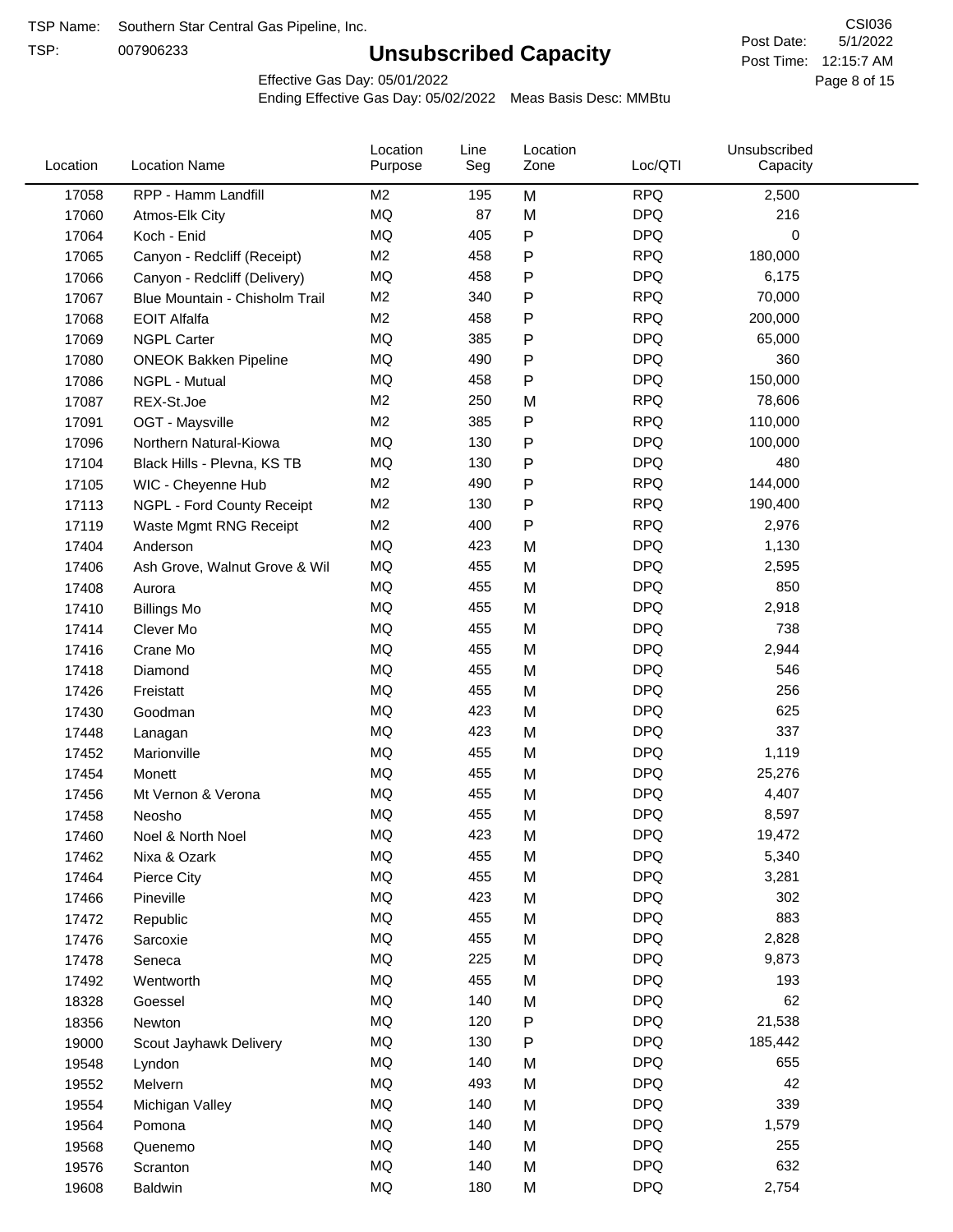TSP:

# **Unsubscribed Capacity**

5/1/2022 Page 9 of 15 Post Time: 12:15:7 AM CSI036 Post Date:

Effective Gas Day: 05/01/2022

| Location | <b>Location Name</b>  | Location<br>Purpose | Line<br>Seg | Location<br>Zone | Loc/QTI    | Unsubscribed<br>Capacity |  |
|----------|-----------------------|---------------------|-------------|------------------|------------|--------------------------|--|
| 19620    | Edgerton              | <b>MQ</b>           | 190         | M                | <b>DPQ</b> | 14                       |  |
| 19628    | Gardner               | MQ                  | 190         | M                | <b>DPQ</b> | 2,755                    |  |
| 19648    | Lecompton             | <b>MQ</b>           | 180         | M                | <b>DPQ</b> | 109                      |  |
| 19650    | Le Loup               | <b>MQ</b>           | 190         | M                | <b>DPQ</b> | 37                       |  |
| 19660    | Ottawa                | <b>MQ</b>           | 493         | M                | <b>DPQ</b> | 6,129                    |  |
| 19664    | Perry                 | <b>MQ</b>           | 180         | M                | <b>DPQ</b> | 407                      |  |
| 19666    | Princeton             | <b>MQ</b>           | 496         | M                | <b>DPQ</b> | 130                      |  |
| 19672    | Richmond              | <b>MQ</b>           | 496         | M                | <b>DPQ</b> | 374                      |  |
| 19676    | Scipio                | <b>MQ</b>           | 496         | M                | <b>DPQ</b> | 27                       |  |
| 19678    | Somerset & Rural      | MQ                  | 235         | M                | <b>DPQ</b> | 291                      |  |
| 19684    | Tonganoxie            | MQ                  | 195         | M                | <b>DPQ</b> | 7,420                    |  |
| 19690    | Wellsville            | MQ                  | 190         | M                | <b>DPQ</b> | 2,007                    |  |
| 20709    | <b>Bronson Etc</b>    | MQ                  | 95          | M                | <b>DPQ</b> | 360                      |  |
| 20712    | Carlyle               | <b>MQ</b>           | 495         | M                | <b>DPQ</b> | 26                       |  |
| 20714    | Cherryvale            | <b>MQ</b>           | 495         | M                | <b>DPQ</b> | 586                      |  |
| 20716    | Colony                | MQ                  | 50          | M                | <b>DPQ</b> | 2,347                    |  |
| 20720    | Dennis                | MQ                  | 495         | M                | <b>DPQ</b> | 54                       |  |
| 20725    | Erie                  | <b>MQ</b>           | 495         | M                | <b>DPQ</b> | 409                      |  |
| 20730    | Gas City & La Harpe   | <b>MQ</b>           | 495         | M                | <b>DPQ</b> | 1,457                    |  |
| 20764    | Parsons               | <b>MQ</b>           | 495         | M                | <b>DPQ</b> | 19,497                   |  |
| 20766    | Petrolia              | MQ                  | 495         | M                | <b>DPQ</b> | 18                       |  |
| 20768    | Piqua                 | MQ                  | 220         | M                | <b>DPQ</b> | 84                       |  |
| 20775    | South Mound           | <b>MQ</b>           | 495         | M                | <b>DPQ</b> | 45                       |  |
| 20785    | Thayer                | <b>MQ</b>           | 495         | M                | <b>DPQ</b> | 88                       |  |
| 20788    | Walnut & St Paul      | MQ                  | 95          | M                | <b>DPQ</b> | 658                      |  |
| 20792    | Welda                 | <b>MQ</b>           | 495         | M                | <b>DPQ</b> | 1,122                    |  |
| 21008    | <b>Baxter Springs</b> | <b>MQ</b>           | 225         | M                | <b>DPQ</b> | 1,830                    |  |
| 21015    | Columbus              | MQ                  | 260         | M                | <b>DPQ</b> | 2,639                    |  |
| 21018    | Crestline             | MQ                  | 260         | M                | <b>DPQ</b> | 156                      |  |
| 21021    | Fort Scott            | MQ                  | 95          | M                | <b>DPQ</b> | 31,139                   |  |
| 21024    | Galena & Empire City  | MQ                  | 260         | M                | <b>DPQ</b> | 3,023                    |  |
| 21048    | Lowell                | <b>MQ</b>           | 225         | M                | <b>DPQ</b> | 52                       |  |
| 21055    | N Riverton            | MQ                  | 260         | M                | <b>DPQ</b> | 148                      |  |
| 21060    | Oswego                | $\sf{MQ}$           | 260         | M                | <b>DPQ</b> | 2,588                    |  |
| 21080    | Treece                | MQ                  | 225         | M                | <b>DPQ</b> | 473                      |  |
| 23576    | St Joseph             | MQ                  | 250         | M                | <b>DPQ</b> | 88,184                   |  |
| 24228    | Grantville            | MQ                  | 180         | M                | <b>DPQ</b> | 207                      |  |
| 24252    | Meriden               | MQ                  | 180         | M                | <b>DPQ</b> | 177                      |  |
| 24276    | Shawnee Heights       | $\sf{MQ}$           | 180         | M                | <b>DPQ</b> | 696                      |  |
| 24280    | Topeka                | $\sf{MQ}$           | 180         | M                | <b>DPQ</b> | 152,652                  |  |
| 26304    | Alma                  | MQ                  | 425         | M                | <b>DPQ</b> | 95                       |  |
| 26308    | Blackburn             | MQ                  | 425         | M                | <b>DPQ</b> | 163                      |  |
| 26312    | Carrollton            | MQ                  | 425         | M                | <b>DPQ</b> | 2,523                    |  |
| 26314    | Concordia             | $\sf{MQ}$           | 425         | M                | <b>DPQ</b> | 1,576                    |  |
| 26316    | Corder                | $\sf{MQ}$           | 425         | M                | <b>DPQ</b> | 11                       |  |
| 26325    | Emma                  | MQ                  | 425         | M                | <b>DPQ</b> | 206                      |  |
| 26332    | Higginsville          | MQ                  | 425         | M                | <b>DPQ</b> | 28,860                   |  |
| 26344    | Knobnoster            | $\sf{MQ}$           | 235         | M                | <b>DPQ</b> | 16,700                   |  |
| 26348    | La Monte              | $\sf{MQ}$           | 235         | M                | <b>DPQ</b> | 111                      |  |
|          |                       |                     |             |                  |            |                          |  |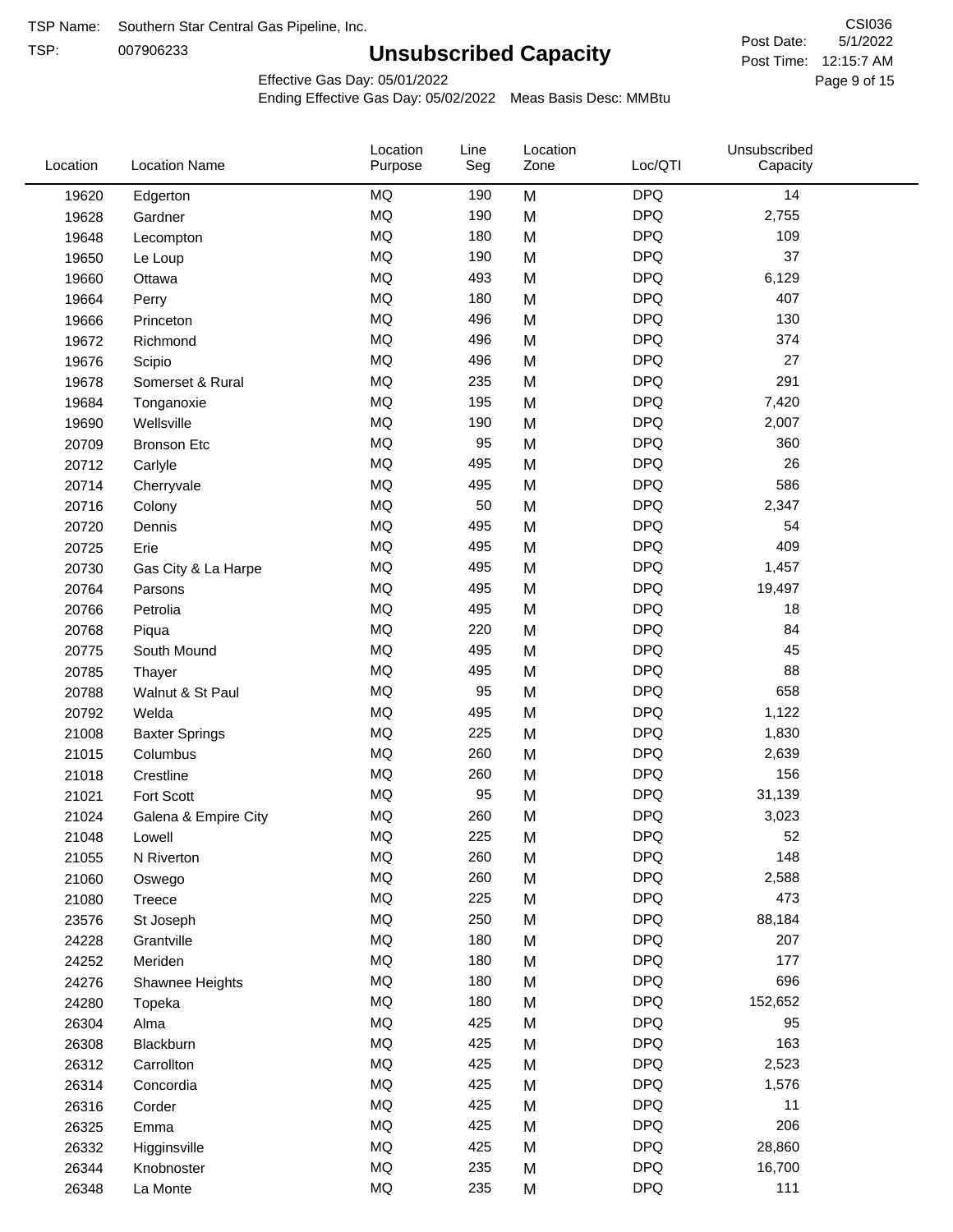TSP:

# **Unsubscribed Capacity**

5/1/2022 Page 10 of 15 Post Time: 12:15:7 AM CSI036 Post Date:

Effective Gas Day: 05/01/2022

| Location | <b>Location Name</b>          | Location<br>Purpose | Line<br>Seg | Location<br>Zone | Loc/QTI    | Unsubscribed<br>Capacity |  |
|----------|-------------------------------|---------------------|-------------|------------------|------------|--------------------------|--|
| 26352    | Mt Leonard                    | <b>MQ</b>           | 425         | M                | <b>DPQ</b> | 167                      |  |
| 26356    | Norborne                      | MQ                  | 425         | M                | <b>DPQ</b> | 1,901                    |  |
| 26376    | Slater                        | MQ                  | 425         | M                | <b>DPQ</b> | 471                      |  |
| 26378    | <b>Sweet Springs</b>          | MQ                  | 425         | M                | <b>DPQ</b> | 584                      |  |
| 26392    | Warrensburg                   | MQ                  | 235         | M                | <b>DPQ</b> | 10,551                   |  |
| 26394    | Waverly                       | <b>MQ</b>           | 425         | M                | <b>DPQ</b> | 378                      |  |
| 27015    | <b>Belle Plaine</b>           | <b>MQ</b>           | 333         | ${\sf P}$        | <b>DPQ</b> | 150                      |  |
| 27020    | Bentley                       | MQ                  | 120         | ${\sf P}$        | <b>DPQ</b> | 217                      |  |
| 27035    | Derby                         | <b>MQ</b>           | 120         | P                | <b>DPQ</b> | 7,759                    |  |
| 27040    | Andover                       | <b>MQ</b>           | 300         | M                | <b>DPQ</b> | 166                      |  |
| 27050    | Haysville                     | MQ                  | 120         | ${\sf P}$        | <b>DPQ</b> | 9,455                    |  |
| 27060    | Mulvane                       | MQ                  | 120         | ${\sf P}$        | <b>DPQ</b> | 9,778                    |  |
| 27065    | Rose Hill                     | MQ                  | 295         | P                | <b>DPQ</b> | 5,386                    |  |
| 27070    | Sedgwick                      | <b>MQ</b>           | 120         | P                | <b>DPQ</b> | 7,149                    |  |
| 27080    | Udall                         | <b>MQ</b>           | 333         | ${\sf P}$        | <b>DPQ</b> | 538                      |  |
| 27085    | <b>Valley Center</b>          | <b>MQ</b>           | 120         | P                | <b>DPQ</b> | 51,875                   |  |
| 27092    | Wichita                       | MQ                  | 120         | P                | <b>DPQ</b> | 259,947                  |  |
| 29001    | Atchison                      | <b>MQ</b>           | 90          | M                | <b>DPQ</b> | 20,786                   |  |
| 29002    | Emporia                       | MQ                  | 140         | M                | <b>DPQ</b> | 15,524                   |  |
| 29003    | Leavenworth                   | MQ                  | 195         | M                | <b>DPQ</b> | 14,939                   |  |
| 29005    | Effingham                     | MQ                  | 90          | M                | <b>DPQ</b> | 269                      |  |
| 30804    | Abbyville                     | <b>MQ</b>           | 130         | ${\sf P}$        | <b>DPQ</b> | 195                      |  |
| 34612    | Altamont                      | <b>MQ</b>           | 260         | M                | <b>DPQ</b> | 119                      |  |
| 35013    | Americus                      | <b>MQ</b>           | 140         | M                | <b>DPQ</b> | 31                       |  |
| 35515    | <b>ANR Alden</b>              | <b>MQ</b>           | 490         | ${\sf P}$        | <b>DPQ</b> | 135,571                  |  |
| 36918    | Argonia                       | MQ                  | 120         | ${\sf P}$        | <b>DPQ</b> | 15                       |  |
| 37100    | Wynona                        | MQ                  | 334         | P                | <b>DPQ</b> | 1,314                    |  |
| 37118    | Hominy                        | <b>MQ</b>           | 357         | P                | <b>DPQ</b> | 91                       |  |
| 37172    | <b>Black Hills Hutchinson</b> | <b>MQ</b>           | 130         | ${\sf P}$        | <b>DPQ</b> | 15,360                   |  |
| 37175    | EGT Jane - Delivery           | MQ                  | 423         | M                | <b>DPQ</b> | 216,201                  |  |
| 38021    | Auburn                        | <b>MQ</b>           | 180         | M                | <b>DPQ</b> | 756                      |  |
| 38522    | <b>Avant Utilities</b>        | MQ                  | 357         | P                | <b>DPQ</b> | 157                      |  |
| 41709    | <b>Billings</b>               | MQ                  | 380         | P                | <b>DPQ</b> | 2,032                    |  |
| 42915    | Springfield                   | $\sf{MQ}$           | 455         | M                | <b>DPQ</b> | 698,615                  |  |
| 44021    | Burlingame                    | $\sf{MQ}$           | 140         | M                | <b>DPQ</b> | 1,686                    |  |
| 44121    | Alfalfa City Ok               | $\sf{MQ}$           | 315         | ${\sf P}$        | <b>DPQ</b> | 394                      |  |
| 45301    | Cassoday                      | MQ                  | 140         | M                | <b>DPQ</b> | 0                        |  |
| 46608    | Chanute                       | MQ                  | 495         | M                | <b>DPQ</b> | 51,665                   |  |
| 46809    | Florence                      | MQ                  | 140         | M                | <b>DPQ</b> | 1,001                    |  |
| 47412    | Cleveland                     | MQ                  | 357         | P                | <b>DPQ</b> | 1,569                    |  |
| 47641    | CIG Riner                     | $\sf{MQ}$           | 490         | P                | <b>DPQ</b> | 62,965                   |  |
| 48015    | Bourbon County, KS            | MQ                  | 95          | M                | <b>DPQ</b> | 4,627                    |  |
| 48301    | Copan                         | MQ                  | 497         | ${\sf P}$        | <b>DPQ</b> | 358                      |  |
| 55502    | Danville                      | MQ                  | 120         | ${\sf P}$        | <b>DPQ</b> | 166                      |  |
| 56601    | Denison                       | $\sf{MQ}$           | 90          | M                | <b>DPQ</b> | 79                       |  |
| 58518    | Drumright                     | MQ                  | 390         | P                | <b>DPQ</b> | 4,485                    |  |
| 60706    | Peckham                       | MQ                  | 117         | M                | <b>DPQ</b> | 67                       |  |
| 62810    | Black Hills - Enterprise TB   | MQ                  | 130         | P                | <b>DPQ</b> | 990                      |  |
| 63919    | Eskridge                      | $\sf{MQ}$           | 140         | M                | <b>DPQ</b> | 820                      |  |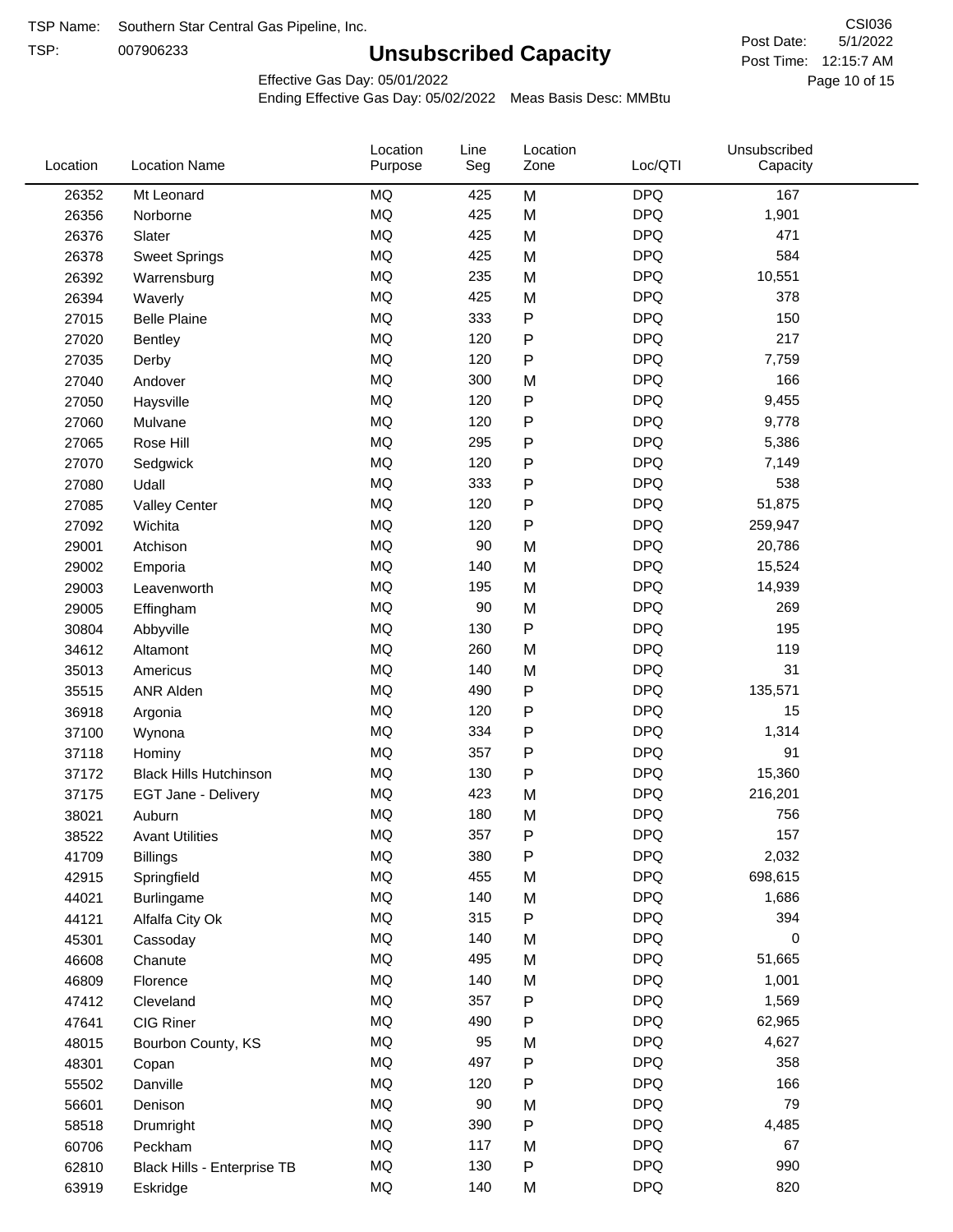TSP:

# **Unsubscribed Capacity**

5/1/2022 Page 11 of 15 Post Time: 12:15:7 AM CSI036 Post Date:

Effective Gas Day: 05/01/2022

| Location | <b>Location Name</b>          | Location<br>Purpose | Line<br>Seg | Location<br>Zone | Loc/QTI    | Unsubscribed<br>Capacity |  |
|----------|-------------------------------|---------------------|-------------|------------------|------------|--------------------------|--|
| 68015    | Ford                          | <b>MQ</b>           | 130         | $\sf P$          | <b>DPQ</b> | 424                      |  |
| 68518    | Freedom                       | MQ                  | 315         | ${\sf P}$        | <b>DPQ</b> | 12                       |  |
| 70408    | Garnett KS                    | <b>MQ</b>           | 496         | M                | <b>DPQ</b> | 15,099                   |  |
| 70610    | Gate                          | <b>MQ</b>           | 315         | ${\sf P}$        | <b>DPQ</b> | 63                       |  |
| 74416    | Pocasset                      | <b>MQ</b>           | 340         | $\mathsf{P}$     | <b>DPQ</b> | 96                       |  |
| 77118    | Granby                        | <b>MQ</b>           | 455         | M                | <b>DPQ</b> | 816                      |  |
| 77308    | <b>Bonner Springs Ks</b>      | MQ                  | 190         | M                | <b>DPQ</b> | 7,104                    |  |
| 77512    | Eureka, Toronto & Neal        | <b>MQ</b>           | 140         | M                | <b>DPQ</b> | 2,306                    |  |
| 77705    | Anthony                       | MQ                  | 120         | ${\sf P}$        | <b>DPQ</b> | 26,858                   |  |
| 80312    | Hamilton Ks                   | <b>MQ</b>           | 140         | M                | <b>DPQ</b> | 445                      |  |
| 80515    | Atmos - Strong Cty &          | <b>MQ</b>           | 140         | M                | <b>DPQ</b> | 27                       |  |
| 83418    | Howard Ks                     | <b>MQ</b>           | 498         | M                | <b>DPQ</b> | 3,629                    |  |
| 84021    | Humboldt Ks                   | <b>MQ</b>           | 495         | M                | <b>DPQ</b> | 4,390                    |  |
| 86717    | Iola Ks                       | <b>MQ</b>           | 495         | M                | <b>DPQ</b> | 10,749                   |  |
| 96108    | <b>Black Hills - Lawrence</b> | <b>MQ</b>           | 180         | M                | <b>DPQ</b> | 45,466                   |  |
| 96912    | Kechi Ks                      | <b>MQ</b>           | 120         | ${\sf P}$        | <b>DPQ</b> | 150                      |  |
| 97112    | Copeland                      | MQ                  | 130         | $\mathsf{P}$     | <b>DPQ</b> | 15,628                   |  |
| 102512   | Lebo                          | MQ                  | 493         | M                | <b>DPQ</b> | 273                      |  |
| 103101   | Lenapah                       | <b>MQ</b>           | 225         | M                | <b>DPQ</b> | 249                      |  |
| 104615   | Liberal                       | <b>MQ</b>           | 260         | M                | <b>DPQ</b> | 204                      |  |
| 108119   | Ochelata                      | <b>MQ</b>           | 357         | ${\sf P}$        | <b>DPQ</b> | 168                      |  |
| 108221   | Washington                    | <b>MQ</b>           | 497         | $\mathsf{P}$     | <b>DPQ</b> | 395                      |  |
| 110412   | McLouth                       | <b>MQ</b>           | 170         | M                | <b>DPQ</b> | 113                      |  |
| 110908   | Mannford                      | <b>MQ</b>           | 357         | ${\sf P}$        | <b>DPQ</b> | 456                      |  |
| 113612   | Webb City, OK TB              | MQ                  | 335         | $\mathsf{P}$     | <b>DPQ</b> | 317                      |  |
| 113713   | Osage City Ok                 | MQ                  | 357         | $\mathsf{P}$     | <b>DPQ</b> | 239                      |  |
| 113812   | Clinton & Leeton              | MQ                  | 235         | M                | <b>DPQ</b> | 21,928                   |  |
| 113852   | Marshall                      | <b>MQ</b>           | 425         | M                | <b>DPQ</b> | 14,581                   |  |
| 113856   | Nevada                        | <b>MQ</b>           | 95          | M                | <b>DPQ</b> | 9,333                    |  |
| 113864   | <b>Platte City</b>            | <b>MQ</b>           | 250         | M                | <b>DPQ</b> | 2,890                    |  |
| 113872   | Lexington-Richmond-Henrietta  | <b>MQ</b>           | 425         | M                | <b>DPQ</b> | 3,022                    |  |
| 113876   | Sedalia                       | <b>MQ</b>           | 235         | M                | <b>DPQ</b> | 26,188                   |  |
| 113880   | Tracy                         | MQ                  | 250         | M                | <b>DPQ</b> | 135                      |  |
| 113892   | Weston                        | MQ                  | 250         | M                | <b>DPQ</b> | 1,140                    |  |
| 118121   | Mulberry                      | <b>MQ</b>           | 260         | M                | <b>DPQ</b> | 239                      |  |
| 118321   | Mulhall                       | MQ                  | 400         | ${\sf P}$        | <b>DPQ</b> | 150                      |  |
| 120000   | Spire                         | MQ                  | 235         | M                | <b>DPQ</b> | 13,115                   |  |
| 121110   | Neodesha                      | MQ                  | 495         | M                | <b>DPQ</b> | 6,410                    |  |
| 121315   | Neosho Rapids                 | $\sf{MQ}$           | 493         | M                | <b>DPQ</b> | 289                      |  |
| 121415   | <b>NGPL Barton</b>            | MQ                  | 490         | $\mathsf{P}$     | <b>DPQ</b> | 184,224                  |  |
| 121515   | <b>NGPL Ford</b>              | MQ                  | 130         | P                | <b>DPQ</b> | 269,500                  |  |
| 122715   | Afton-Fairland-Grove-Jay      | MQ                  | 225         | M                | <b>DPQ</b> | 6,793                    |  |
| 122915   | Norwich                       | MQ                  | 120         | $\mathsf{P}$     | <b>DPQ</b> | 124                      |  |
| 125315   | Oilton                        | <b>MQ</b>           | 357         | ${\sf P}$        | <b>DPQ</b> | 1,130                    |  |
| 129311   | <b>ONG Harper County</b>      | MQ                  | 315         | $\mathsf{P}$     | <b>DPQ</b> | 7,083                    |  |
| 129712   | Olivet                        | MQ                  | 493         | M                | <b>DPQ</b> | 24                       |  |
| 130001   | Orlando                       | MQ                  | 400         | ${\sf P}$        | <b>DPQ</b> | 219                      |  |
| 132018   | Oronogo                       | $\sf{MQ}$           | 450         | M                | <b>DPQ</b> | 256                      |  |
| 132519   | Osage City Ks                 | $\sf{MQ}$           | 140         | M                | <b>DPQ</b> | 3,551                    |  |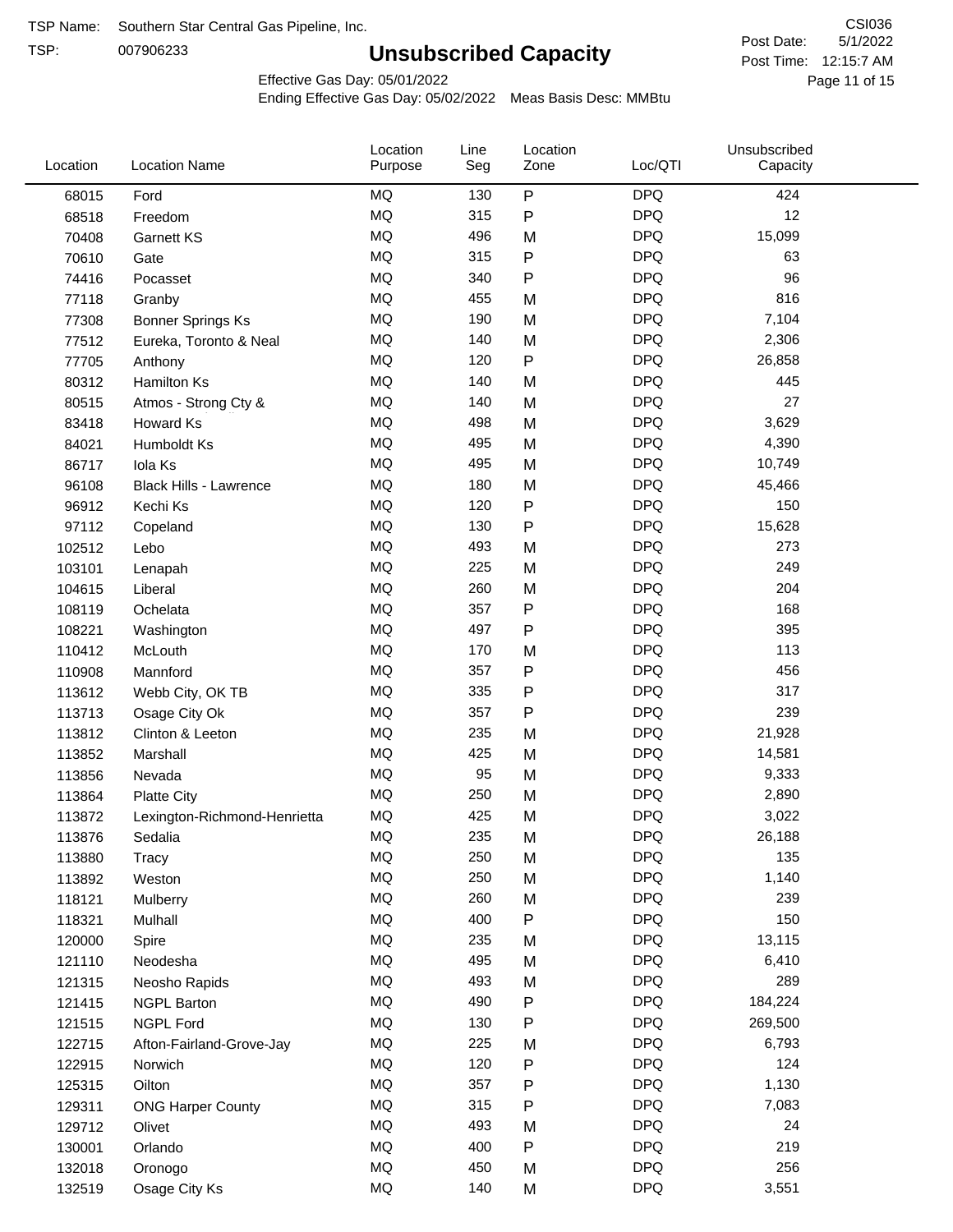TSP:

# **Unsubscribed Capacity**

5/1/2022 Page 12 of 15 Post Time: 12:15:7 AM CSI036 Post Date:

Effective Gas Day: 05/01/2022

| Location | <b>Location Name</b>             | Location<br>Purpose | Line<br>Seg | Location<br>Zone | Loc/QTI    | Unsubscribed<br>Capacity |  |
|----------|----------------------------------|---------------------|-------------|------------------|------------|--------------------------|--|
| 135533   | PEPL Princeton                   | MQ                  | 496         | M                | <b>DPQ</b> | 106,178                  |  |
| 135808   | Partridge                        | MQ                  | 130         | P                | <b>DPQ</b> | 134                      |  |
| 136701   | <b>Black Hills Reno</b>          | MQ                  | 130         | P                | <b>DPQ</b> | 12,912                   |  |
| 137550   | <b>Black Hills South Wichita</b> | <b>MQ</b>           | 120         | P                | <b>DPQ</b> | 18,975                   |  |
| 139712   | Plattsburg                       | MQ                  | 250         | M                | <b>DPQ</b> | 1,764                    |  |
| 145950   | Merino                           | MQ                  | 490         | P                | <b>DPQ</b> | 156                      |  |
| 150418   | Ramona                           | MQ                  | 357         | Ρ                | <b>DPQ</b> | 396                      |  |
| 151525   | Reading                          | MQ                  | 140         | M                | <b>DPQ</b> | 20                       |  |
| 154501   | Nelagoney                        | MQ                  | 334         | P                | <b>DPQ</b> | 179                      |  |
| 157025   | Severy                           | MQ                  | 498         | M                | <b>DPQ</b> | 142                      |  |
| 163100   | Superior                         | MQ                  | 265         | M                | <b>DPQ</b> | 336                      |  |
| 164725   | Sylvia                           | MQ                  | 130         | P                | <b>DPQ</b> | 141                      |  |
| 168112   | Transwestern Canadian - Del.     | MQ                  | 458         | P                | <b>DPQ</b> | 230,000                  |  |
| 168612   | Chetopa & Rural                  | MQ                  | 260         | M                | <b>DPQ</b> | 678                      |  |
| 168620   | Edna & Bartlett                  | MQ                  | 260         | M                | <b>DPQ</b> | 248                      |  |
| 172812   | Conner Area                      | MQ                  | 195         | M                | <b>DPQ</b> | 139                      |  |
| 172820   | Easton & Lowemont                | MQ                  | 195         | M                | <b>DPQ</b> | 223                      |  |
| 172822   | Savonburg & Elsmore              | MQ                  | 95          | M                | <b>DPQ</b> | 600                      |  |
| 172828   | <b>Fall River</b>                | MQ                  | 498         | M                | <b>DPQ</b> | 378                      |  |
| 172832   | Galesburg                        | MQ                  | 495         | M                | <b>DPQ</b> | 191                      |  |
| 172834   | Atmos Energy - Olathe            | MQ                  | 190         | M                | <b>DPQ</b> | 23,240                   |  |
| 172836   | Havana                           | <b>MQ</b>           | 117         | M                | <b>DPQ</b> | 54                       |  |
| 172838   | Hillsdale                        | MQ                  | 235         | M                | <b>DPQ</b> | 202                      |  |
| 172844   | Jarbalo                          | MQ                  | 170         | M                | <b>DPQ</b> | 146                      |  |
| 172848   | Kickapoo                         | MQ                  | 250         | M                | <b>DPQ</b> | 241                      |  |
| 172855   | Liberty                          | MQ                  | 260         | M                | <b>DPQ</b> | 2,880                    |  |
| 172857   | Linwood                          | MQ                  | 195         | M                | <b>DPQ</b> | 330                      |  |
| 172860   | Mc Cune                          | MQ                  | 260         | M                | <b>DPQ</b> | 242                      |  |
| 172862   | Moorehead                        | MQ                  | 495         | M                | <b>DPQ</b> | 32                       |  |
| 172864   | Moorehead Rural                  | MQ                  | 495         | M                | <b>DPQ</b> | 1,014                    |  |
| 172866   | Mound Valley                     | MQ                  | 260         | M                | <b>DPQ</b> | 101                      |  |
| 172870   | Niotaze                          | MQ                  | 117         | M                | <b>DPQ</b> | 351                      |  |
| 172880   | <b>Pleasant Valley</b>           | MQ                  | 180         | M                | <b>DPQ</b> | 24                       |  |
| 172885   | Reno Area                        | MQ                  | 195         | M                | <b>DPQ</b> | 36                       |  |
| 172892   | Wyandotte                        | MQ                  | 190         | M                | <b>DPQ</b> | 10,018                   |  |
| 172944   | Coffeyville Area                 | MQ                  | 260         | M                | <b>DPQ</b> | 138,016                  |  |
| 173214   | Uniontown                        | MQ                  | 95          | M                | <b>DPQ</b> | 276                      |  |
| 176819   | Viola                            | MQ                  | 120         | P                | <b>DPQ</b> | 120                      |  |
| 180311   | Wakita                           | MQ                  | 315         | Ρ                | <b>DPQ</b> | 74                       |  |
| 181013   | Walton                           | MQ                  | 140         | M                | <b>DPQ</b> | 138                      |  |
| 181715   | Wann                             | MQ                  | 225         | M                | <b>DPQ</b> | 65                       |  |
| 223001   | Atchison Eng Defense Ind Plt     | MQ                  | 90          | M                | <b>DPQ</b> | 137                      |  |
| 224501   | <b>ICI Chemical Plant</b>        | MQ                  | 450         | M                | <b>DPQ</b> | 1,880                    |  |
| 225001   | Augusta Sewage Plant             | MQ                  | 295         | P                | <b>DPQ</b> | 63                       |  |
| 243501   | <b>Beech Aircraft Plant</b>      | MQ                  | 120         | P                | <b>DPQ</b> | 5,725                    |  |
| 253001   | Roenbaugh Lease Irrigation       | MQ                  | 130         | Ρ                | <b>DPQ</b> | 107                      |  |
| 266001   | Boeing No 2 Plant                | MQ                  | 120         | P                | <b>DPQ</b> | 16,419                   |  |
| 274001   | Pleasant Valley Irr.             | MQ                  | 130         | P                | <b>DPQ</b> | 233                      |  |
| 285501   | <b>Buildex Haydite Plant</b>     | MQ                  | 250         | M                | <b>DPQ</b> | 8,075                    |  |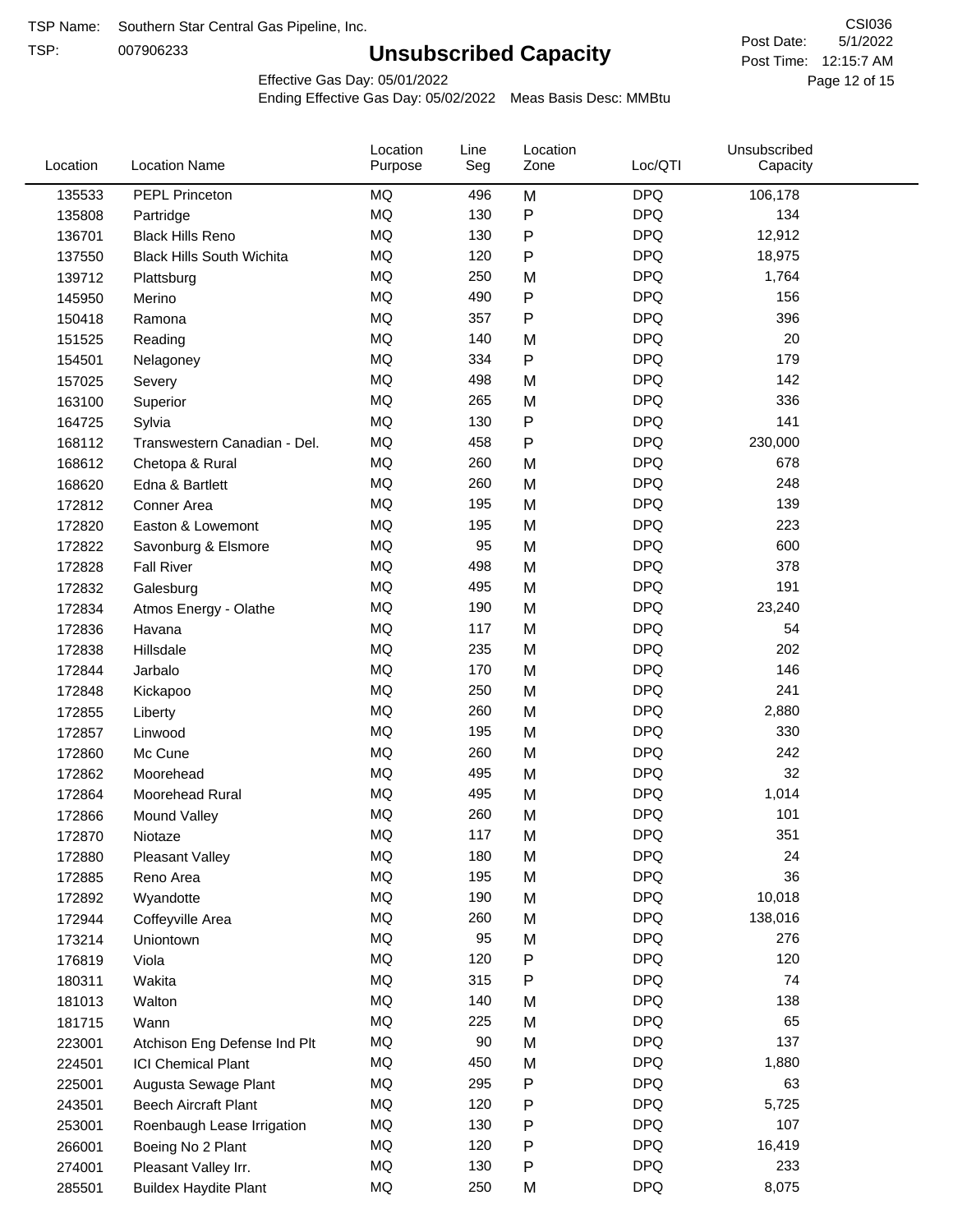TSP:

# **Unsubscribed Capacity**

5/1/2022 Page 13 of 15 Post Time: 12:15:7 AM CSI036 Post Date:

Effective Gas Day: 05/01/2022

| Location | <b>Location Name</b>             | Location<br>Purpose | Line<br>Seg | Location<br>Zone | Loc/QTI    | Unsubscribed<br>Capacity |  |
|----------|----------------------------------|---------------------|-------------|------------------|------------|--------------------------|--|
| 290301   | So Ks & Ok Rr Depot Store &      | MQ                  | 177         | M                | <b>DPQ</b> | $\overline{2}$           |  |
| 297501   | Cargill Salt                     | MQ                  | 315         | P                | <b>DPQ</b> | 639                      |  |
| 298001   | Carlson Prodts Mfg Plant         | MQ                  | 120         | Ρ                | <b>DPQ</b> | 185                      |  |
| 303701   | Central Plain Feedyard           | MQ                  | 315         | Ρ                | <b>DPQ</b> | 151                      |  |
| 310001   | Church SW Irrigation             | MQ                  | 130         | Ρ                | <b>DPQ</b> | 60                       |  |
| 329401   | Phillips 66 Ponca City Refinery  | MQ                  | 335         | Ρ                | <b>DPQ</b> | 10,000                   |  |
| 332501   | Lawrence Plt Atmos               | MQ                  | 195         | M                | <b>DPQ</b> | 64,427                   |  |
| 334101   | Copeland RE Irrigation           | MQ                  | 130         | P                | <b>DPQ</b> | 60                       |  |
| 354001   | Derstein Irrigation              | MQ                  | 130         | P                | <b>DPQ</b> | 60                       |  |
| 355001   | Detrixhe S Irrigation            | MQ                  | 458         | P                | <b>DPQ</b> | 66                       |  |
| 363001   | Wilroads Irrigation              | MQ                  | 130         | Ρ                | <b>DPQ</b> | 534                      |  |
| 378501   | <b>Empire Riverton</b>           | MQ                  | 260         | M                | <b>DPQ</b> | 32,727                   |  |
| 378502   | <b>Empire Energy Center</b>      | MQ                  | 455         | M                | <b>DPQ</b> | 99,068                   |  |
| 378503   | <b>Empire Stateline South</b>    | MQ                  | 260         | M                | <b>DPQ</b> | 35,000                   |  |
| 378504   | <b>Empire Stateline North</b>    | MQ                  | 260         | M                | <b>DPQ</b> | 61,589                   |  |
| 383501   | <b>FMC Chemical Plant</b>        | MQ                  | 195         | M                | <b>DPQ</b> | 4,709                    |  |
| 385001   | Farley Machine Shop              | MQ                  | 45          | P                | <b>DPQ</b> | 61                       |  |
| 387001   | PCS Phosphate                    | MQ                  | 260         | M                | <b>DPQ</b> | 1,255                    |  |
| 388001   | Dodge City Plt Koch Nitrogen     | MQ                  | 130         | P                | <b>DPQ</b> | 53,235                   |  |
| 411501   | <b>Gaines FD Burkett Lease</b>   | MQ                  | 140         | M                | <b>DPQ</b> | 262                      |  |
| 428601   | Glacier Mckee-Miller-Thrall-Ma   | MQ                  | 140         | M                | <b>DPQ</b> | 126                      |  |
| 433001   | Goodyear Topeka Tire Plant       | MQ                  | 180         | M                | <b>DPQ</b> | 5,724                    |  |
| 435501   | <b>Gospel Church Building</b>    | MQ                  | 195         | M                | <b>DPQ</b> | 2                        |  |
| 441300   | Kansas Hugoton                   | 7S                  | 130         | Ρ                | SGQ        | 54,555                   |  |
| 442350   | Sedalia @ Ottawa                 | 7S                  | 235         | M                | SGQ        | 904                      |  |
| 442351   | Little Mo                        | 7S                  | 235         | M                | SGQ        | 0                        |  |
| 443150   | <b>Straight Blackwell</b>        | 7S                  | 315         | P                | SGQ        | 0                        |  |
| 443151   | Waynoka Lateral                  | 7S                  | 315         | Ρ                | SGQ        | 102,337                  |  |
| 443152   | Straight Blackwell @ Beaver      | 7S                  | 315         | Ρ                | SGQ        | 47,725                   |  |
| 443800   | <b>Edmond Blackwell</b>          | 7S                  | 380         | P                | SGQ        | 839                      |  |
| 443851   | <b>LS385 Delivery Constraint</b> | 7S                  | 385         | Ρ                | SGQ        | 134,541                  |  |
| 444001   | West Edmond                      | 7S                  | 400         | Ρ                | SGQ        | 2,440                    |  |
| 444003   | South Maysville Delivery         | 7S                  | 400         | Ρ                | SGQ        | 105,412                  |  |
| 444550   | Saginaw CS Area Deliveries       | $7\mathrm{S}$       | 455         | M                | SGQ        | 71,239                   |  |
| 444580   | Canadian Blackwell               | 7S                  | 458         | P                | SGQ        | 0                        |  |
| 444581   | Canadian Blackwell @             | 7S                  | 458         | Ρ                | SGQ        | 104,611                  |  |
| 444582   | Canadian Blackwell @ Mutual      | 7S                  | 458         | Ρ                | SGQ        | 0                        |  |
| 444901   | <b>Rawlins Hesston Delivery</b>  | 7S                  | 490         | Ρ                | SGQ        | 121,424                  |  |
| 444902   | <b>Riner Delivery</b>            | 7S                  | 490         | Ρ                | SGQ        | 184,693                  |  |
| 445538   | Montezuma CS                     | MV                  | 130         | P                | <b>MLQ</b> | 56,201                   |  |
| 445569   | <b>Riner CS</b>                  | MV                  | 490         | Ρ                | <b>MLQ</b> | 1,000                    |  |
| 445577   | Levant CS                        | MV                  | 490         | Ρ                | <b>MLQ</b> | 1,384                    |  |
| 449003   | Edmond CS w/o OK                 | MV                  | 400         | Ρ                | <b>MLQ</b> | 1,763                    |  |
| 462001   | <b>Heartland Cement Plant</b>    | MQ                  | 495         | M                | <b>DPQ</b> | 1,046                    |  |
| 465001   | Herzog Cont                      | MQ                  | 250         | M                | <b>DPQ</b> | 3,000                    |  |
| 495501   | Kanopolis Salt Plt Independent   | MQ                  | 265         | M                | <b>DPQ</b> | 61                       |  |
| 519501   | Richie/Ripley                    | MQ                  | 120         | Ρ                | <b>DPQ</b> | 448                      |  |
| 522502   | Lawrence Power Plt               | MQ                  | 180         | M                | <b>DPQ</b> | 138,069                  |  |
| 526001   | Ks Pen Boiler                    | $\sf{MQ}$           | 195         | M                | <b>DPQ</b> | 805                      |  |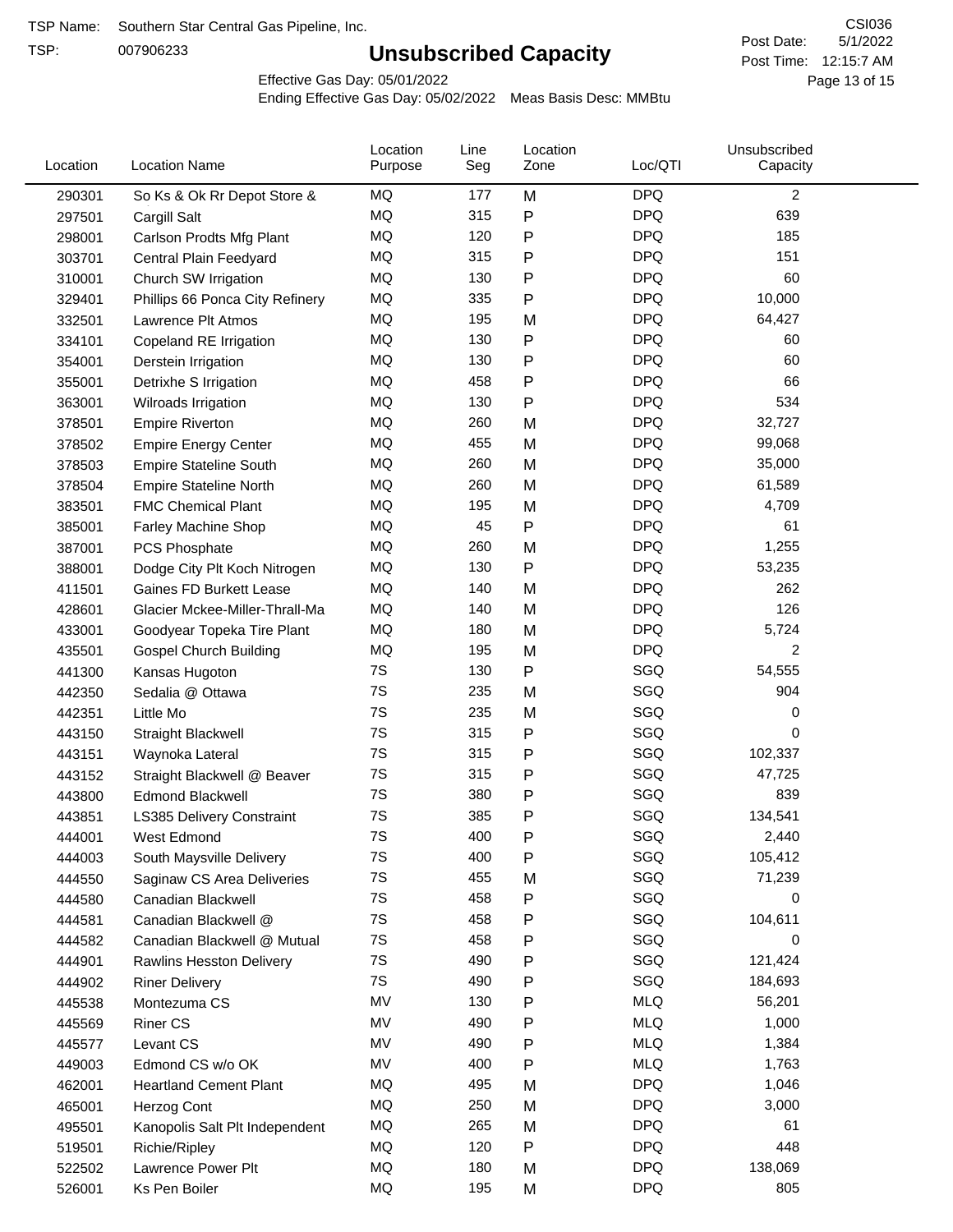TSP:

# **Unsubscribed Capacity**

5/1/2022 Page 14 of 15 Post Time: 12:15:7 AM CSI036 Post Date:

Effective Gas Day: 05/01/2022

| Location | <b>Location Name</b>                     | Location<br>Purpose | Line<br>Seg | Location<br>Zone | Loc/QTI    | Unsubscribed<br>Capacity |  |
|----------|------------------------------------------|---------------------|-------------|------------------|------------|--------------------------|--|
| 526201   | Ks Pen Kitchen                           | <b>MQ</b>           | 195         | M                | <b>DPQ</b> | 626                      |  |
| 527502   | <b>Black Hills- Lawrence Service</b>     | MQ                  | 195         | M                | <b>DPQ</b> | 46                       |  |
| 527701   | <b>Black Hills- Matfield Green</b>       | MQ                  | 140         | M                | <b>DPQ</b> | 61                       |  |
| 527702   | <b>Black Hills- Towanda Service</b>      | MQ                  | 300         | M                | <b>DPQ</b> | 48                       |  |
| 527704   | <b>Black Hills-Wellington</b>            | <b>MQ</b>           | 333         | P                | <b>DPQ</b> | 48                       |  |
| 527705   | <b>Black Hills- Belle Plaine Service</b> | MQ                  | 333         | Ρ                | <b>DPQ</b> | 84                       |  |
| 527706   | Black Hills- S Wichita                   | MQ                  | 120         | Ρ                | <b>DPQ</b> | 5                        |  |
| 541001   | L&S Beckerview, Inc.                     | MQ                  | 90          | M                | <b>DPQ</b> | 137                      |  |
| 544101   | Knight Feedlot                           | MQ                  | 265         | M                | <b>DPQ</b> | 138                      |  |
| 545801   | Jayhawk Chemical Plant                   | <b>MQ</b>           | 260         | M                | <b>DPQ</b> | 2,313                    |  |
| 560001   | Leavenworth Co Shop Heating              | MQ                  | 195         | M                | <b>DPQ</b> | 10                       |  |
| 571001   | <b>Bunge Milling Grain Dryer</b>         | MQ                  | 90          | M                | <b>DPQ</b> | 2,354                    |  |
| 588701   | Lyons Wtr Pump Station                   | MQ                  | 45          | P                | <b>DPQ</b> | 61                       |  |
| 592501   | <b>MEC Machine Shop</b>                  | MQ                  | 177         | M                | <b>DPQ</b> | 186                      |  |
| 620001   | Langdon Pump Station                     | MQ                  | 130         | P                | <b>DPQ</b> | 1,000                    |  |
| 630204   | Ralph Green Powerplant                   | MQ                  | 235         | M                | <b>DPQ</b> | 19,500                   |  |
| 633001   | Mo State School Higginsville             | MQ                  | 425         | M                | <b>DPQ</b> | 164                      |  |
| 640001   | Monarch Humboldt Cem Plt                 | MQ                  | 495         | M                | <b>DPQ</b> | 8,127                    |  |
| 654101   | Mull Farms Irrigation                    | MQ                  | 130         | P                | <b>DPQ</b> | 186                      |  |
| 707001   | Oxford Alfala Dehy Plant                 | MQ                  | 333         | Ρ                | <b>DPQ</b> | 647                      |  |
| 709501   | <b>ONEOK Hutchinson Frac Plt</b>         | MQ                  | 130         | P                | <b>DPQ</b> | 11,186                   |  |
| 719001   | Petrolite Wax Refinery                   | MQ                  | 357         | Ρ                | <b>DPQ</b> | 4,930                    |  |
| 720001   | Woolaroc Lodge Phillips F                | MQ                  | 357         | Ρ                | <b>DPQ</b> | 168                      |  |
| 725001   | Harrisonville Prod Phillips Pp           | MQ                  | 235         | M                | <b>DPQ</b> | 1,414                    |  |
| 725602   | Wichita Pump Sta Phillips Ppl            | MQ                  | 120         | Ρ                | <b>DPQ</b> | 641                      |  |
| 731001   | Pines Int'l Dehy Plant                   | MQ                  | 195         | M                | <b>DPQ</b> | 273                      |  |
| 739001   | Danny D. & Susan J. Post                 | MQ                  | 130         | Ρ                | <b>DPQ</b> | 60                       |  |
| 753501   | Quivira Country Club House               | MQ                  | 190         | M                | <b>DPQ</b> | 121                      |  |
| 753701   | <b>ONEOK Medford</b>                     | MQ                  | 458         | Ρ                | <b>DPQ</b> | 44,700                   |  |
| 813001   | Wineteer School 260                      | MQ                  | 295         | P                | <b>DPQ</b> | 203                      |  |
| 813401   | Grant School 497                         | MQ                  | 195         | M                | <b>DPQ</b> | 45                       |  |
| 815401   | Minneha Grade School 259                 | MQ                  | 120         | P                | <b>DPQ</b> | 185                      |  |
| 846001   | Smith D Irrigation                       | MQ                  | 265         | M                | <b>DPQ</b> | 61                       |  |
| 850001   | Snook M Irrigation                       | MQ                  | 130         | Ρ                | <b>DPQ</b> | 44                       |  |
| 865001   | Southwest Elect Mfg Plant                | MQ                  | 400         | P                | <b>DPQ</b> | 394                      |  |
| 875001   | Stahl Spec Aluminum Alloy                | MQ                  | 235         | M                | <b>DPQ</b> | 4,936                    |  |
| 877001   | St Dept Boys Indust School               | MQ                  | 180         | M                | <b>DPQ</b> | 407                      |  |
| 910001   | <b>Total Ark City Oil Refinery</b>       | MQ                  | 333         | M                | <b>DPQ</b> | 203                      |  |
| 926501   | <b>Urschel DR Irrigation</b>             | MQ                  | 458         | Ρ                | <b>DPQ</b> | 256                      |  |
| 928001   | Mcconnell Air Force Base                 | MQ                  | 295         | Ρ                | <b>DPQ</b> | 7,803                    |  |
| 929201   | Ft. Leavenworth Army Base                | MQ                  | 250         | M                | <b>DPQ</b> | 18,888                   |  |
| 932001   | Leavenworth Penitentiary                 | MQ                  | 250         | M                | <b>DPQ</b> | 3,206                    |  |
| 934201   | Va Admin Center                          | MQ                  | 195         | M                | <b>DPQ</b> | 6,827                    |  |
| 962001   | Sunflower Electric - Judson              | MQ                  | 130         | Ρ                | <b>DPQ</b> | 70,924                   |  |
| 990001   | Yost LM Irrigation                       | MQ                  | 265         | M                | <b>DPQ</b> | 61                       |  |
| 999000   | PMI - Prod to Mkt Interface              | MQ                  | 909         | Ρ                | <b>DPQ</b> | 0                        |  |
| 999000   | PMI - Prod to Mkt Interface              | M <sub>2</sub>      | 909         | M                | <b>RPQ</b> | 0                        |  |
| 999001   | Rawlins-Hesston P/M Interface            | MQ                  | 490         | Ρ                | <b>DPQ</b> | 180,938                  |  |
| 999001   | Rawlins-Hesston P/M Interface            | M <sub>2</sub>      | 490         | M                | <b>RPQ</b> | 180,938                  |  |